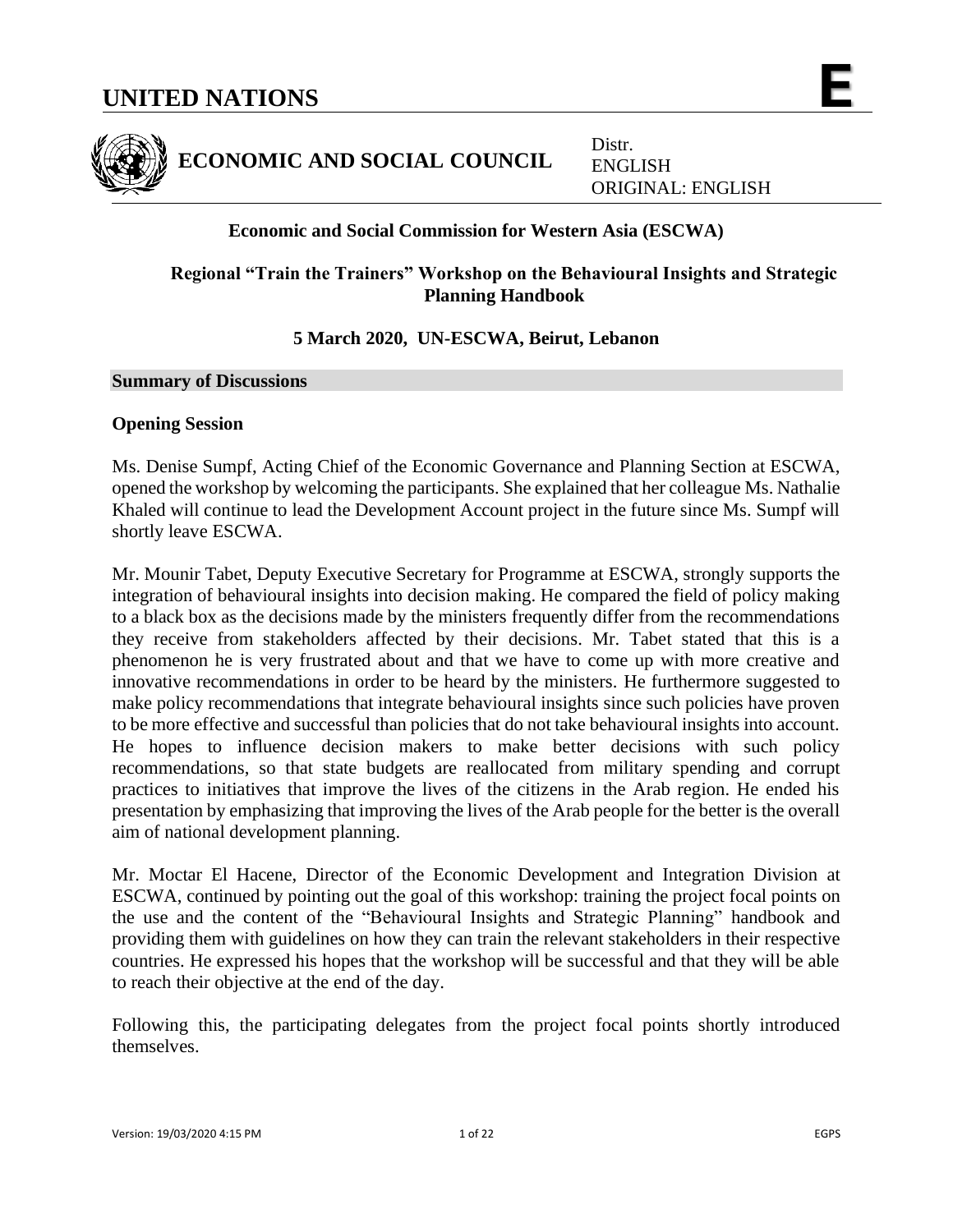Ms. Nathalie Khaled, Economic Affairs Officer in the Economic Governance and Planning Section at ESCWA, gave a presentation on the achievements of the Development Account Project so far and the activities planned for 2020 and beyond.

Ms. Khaled began by presenting the previous achievements of the project and pointed out that the project has allowed ESCWA to work with the national planners of the different countries in the Arab region and to raise awareness on the importance of national development planning.

In September 2018, they organized the first regional meeting of the development account project focal points to review the status quo of national development planning in the Arab region together with selected international experts. In 2019, the comprehensive "Behavioural Insights and Strategic Planning" Handbook was developed in collaboration with Nudge Lebanon to provide Arab development planners with practical tools that allow them to apply behavioural insights into their work. The second regional workshop for the project focal points was organized in September 2019 to discuss the first draft of the handbook. Ms. Khaled explained that as part of today's workshop the national focal points will be trained on the content and use of the manual with the overall aim that they will be able to train stakeholders in their respective countries at the end of the day.

Another accomplishment was the organization of the national workshop for Tunisia in October 2019. The participants reviewed the national planning process in Tunisia, received training on the topic of regulatory reforms and national development budgeting, and exchanged best practices and experiences from the Arab region in the field of development planning.

Ms. Khaled continued by introducing the participants to the new vision of the project. The plan for 2020 is to develop a comprehensive repository of the current business environment laws in the Arab region. The legislative environment is very important when it comes to national development planning as the development plans have to be aligned to the respective national legislations. ESCWA also plans to create a mechanism for member countries that allows them to assess the impact of their legislations on their national development plans. They furthermore plan to establish a repository of Arab countries' planning documents and integrate this into ESCWA's database Istishara. The database shall include the national plans of the different member countries, the legislative plans, the sectoral plans, and others and will be accessible for all member countries through the internet. Another plan for 2020 includes the development of forecasting tools for Yemen, Tunisia, Egypt, Algeria, and Lebanon. Ms. Khaled explained that they hope to achieve this goal by the end of this year and that they will also start developing forecasting tools for the other member countries in the region during 2020. She furthermore pointed out that they already started working on the activities that they plan to implement in 2020 but that they will need to intensify their work in order to reach their goals in time by the end of 2020. They also need the support of the national focal points to be able to reach their objectives.

Ms. Khaled moreover presented the project activities that ESCWA proposes to start in 2020 and continue beyond. First, they suggest establishing an Arab Planning Council that consists of the current project focal points and meets on a regular basis to assess planning and capacity-building gaps in the Arab region, create a research agenda, and exchange best practices. The council shall furthermore develop an action plan to address issues and needs in the region and formulate a regional planning approach to support regional integration.

Second, ESCWA aims to provide professional development and capacity-building services to its member countries in subjects related to development planning. ESCWA plans to prepare various training materials and toolkits and provide on-demand training for each of its member countries. Subjects include regulatory reforms; how to use and navigate ESCWA's database; and forecasting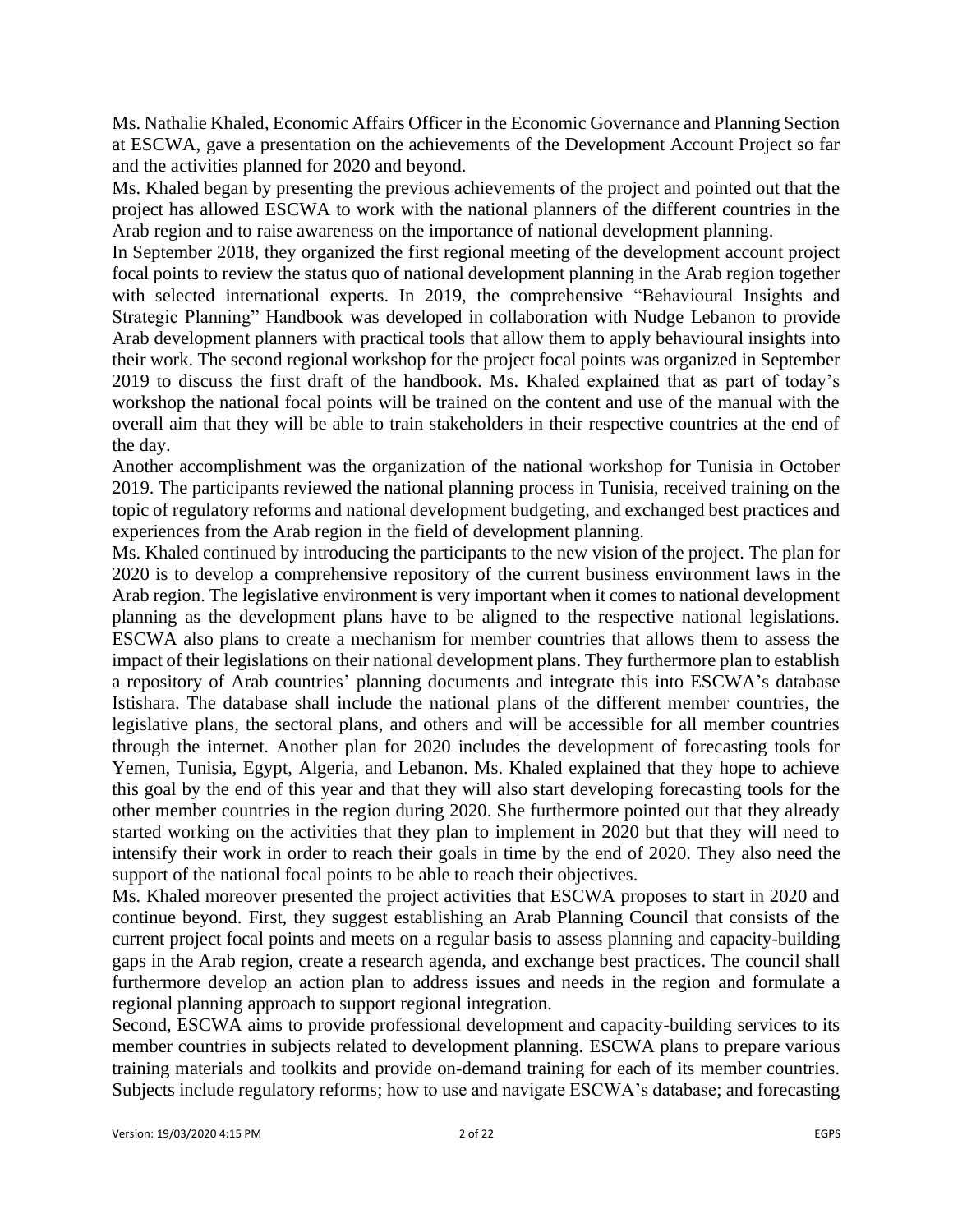tools for factual planning, monitoring, and evaluation processes. Further topics beyond 2020 could include development planning from a gender perspective; development planning and climate change; and planning for the achievement of the 2030 Agenda.

ESCWA moreover plans to develop an interactive online training on the "Behavioural Insights and Strategic Planning" Handbook.

Mr. Nizar Ghanem and Mr. Yazan Al Saadi from Triangle gave a presentation on Triangle's role in the development account project. They were hired by ESCWA to support the international organization in the development of the repository of business legislations in the Arab region.

Mr. Ghanem began the presentation by giving the participants an overview of Triangle's work. The think tank conducts in-depth research, provides policy guidance, and develops media outputs which cover economic, developmental, and social issues. In the past they have already supported ESCWA with regulation reforms.

Mr. Ghanem believes that the Arab legislation is short-term sighted as it does not take into account sustainability. For this reason, the development account project is very important because it promotes the development of more long-term sighted national plans that encourage sustainable development.

He explained that Triangle wants to review the existing legislations of all of ESCWA's 18 member countries with regards to four different topics: anti-corruption, competition, consumer protection, and foreign direct investment (FDI). They plan on establishing an interactive and user-friendly database that incorporates all of those laws and allows the member countries to compare their legislations to other countries in the Arab region. Triangle furthermore aims to assess the current legislations and identify challenges and legislative gaps in each member country. Based on that they will develop an analytical paper that highlights best practices both from the Arab region and the international community and gives recommendations for better and more efficient strategic planning in Arab countries.

Mr. Ghanem explained that studying the legislations of all 18 member countries is a very broad field of research. For this reason, Triangle will conduct various cycles of research, focusing on different criteria in each.

Mr. Al Saadi continued by presenting the methodology of their research. Triangle prepared 195 criteria questions that they need each member country to answer. The questions revolve around themes such as legal definitions within legislations, enforcement, institutions, international agreements, and others. The questions will thereby focus on laws related to anti-corruption, competition, consumer protection, and FDI.

Mr. Al Saadi stressed the importance of not only identifying legislative gaps within each nation but also in between nations (i.e., regional legislations). The output Triangle creates will enable the Arab region to see where they stand in comparison with other regions and the international community.

Following that, Mr. Al Saadi introduced the participants to Triangle's project timeline. As part of the inception phase, which began in February 2020, Triangle primarily developed a methodology and tools. In March they started with the implementation phase and the data collection. They aim to complete the data collection by June 15th, 2020. Mr. Al Saadi pointed out that they follow a very broad research approach that requires a lot of work. For this reason, they rely on the support of the focal points. Mr. Al Saadi further explained that it is difficult for Triangle to extract the relevant data on the legislations of some countries because the information cannot be found on the internet.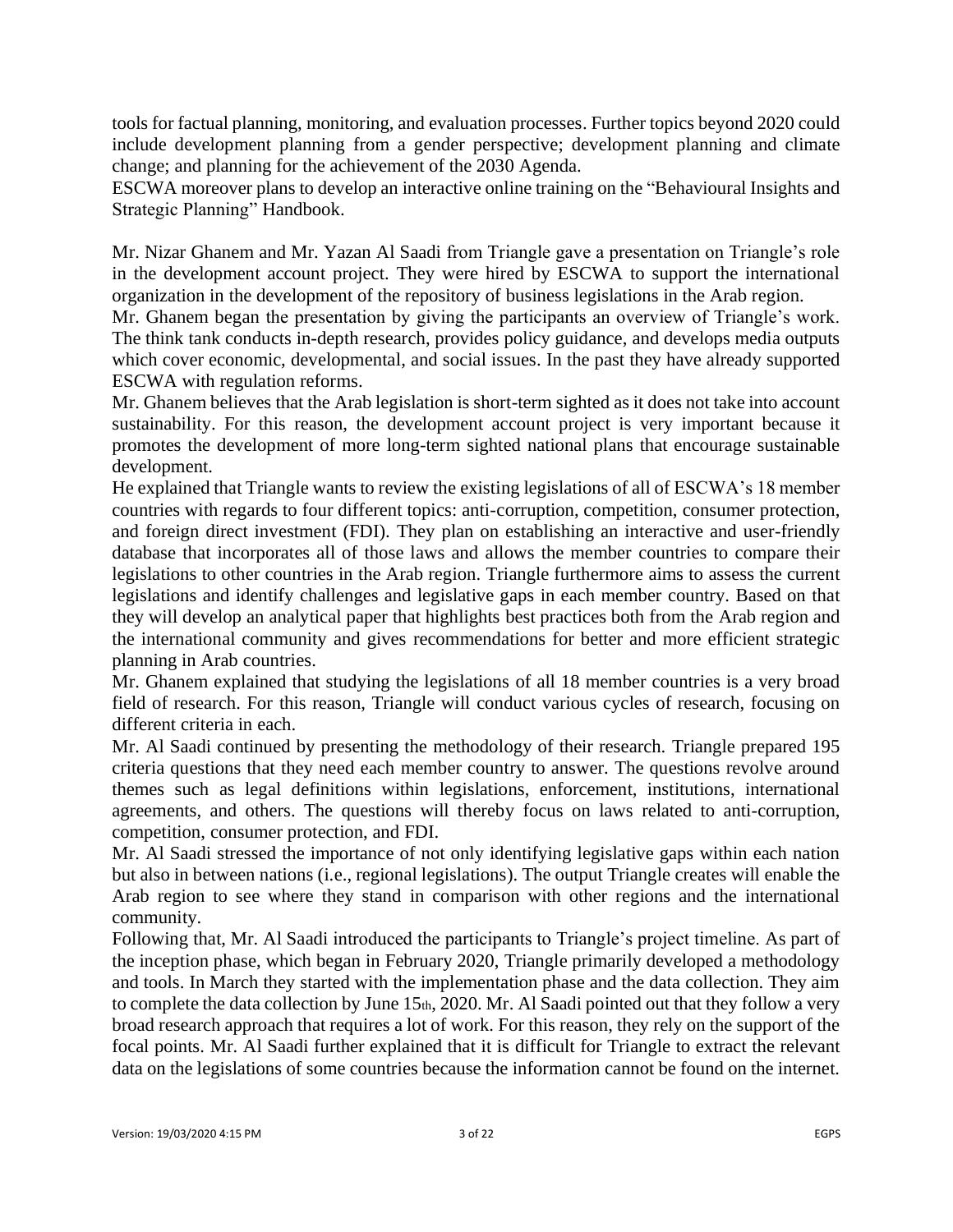For other countries like Tunisia, for example, it is easier to access this information because they work a lot with the internet.

Triangle will ask the focal points to answer 195 questions, though the opinions of experts might be needed when it comes to certain laws. Triangle suggests conducting four interviews with each country. Each interview will focus on one of the four criteria they base their research on and one expert with regards to the respective criterium will be present in each interview. In March, Triangle will contact each of the project focal points to agree on a mode of communication with them. Triangle will submit their preliminary report to ESCWA at the end of June but will continue to identify gaps afterwards. At the end of July, they plan to submit their final report and present their findings.

# **Session 1.1: Interactive "Train the Trainers" Session on the Behavioural Insights and Strategic Planning Handbook**

The Interactive "Train the Trainers" Session on the Handbook was led by Nudge Lebanon, ESCWA's implementing partner and developer of "The Behavioural Insights and Strategic Planning Handbook".

Mr. Nabil Saleh from Nudge Lebanon began the session by briefly reviewing some of the introductory material on behavioural insights that was presented to the project focal points in the last regional workshop in September 2019. He pointed out that they took the remarks the participants made at the last workshop into consideration and created the current draft version of the manual based on that. He furthermore invited the participants to intervene at any point in time during the presentation as this was supposed to be an interactive session.

Mr. Saleh introduced the participants to how behavioural problems occur and how they influence people's decisions and actions. Some behavioural problems arise as a result of mental shortcuts (heuristics) that humans use to facilitate their decision-making processes and lead to mistakes in the made decisions. Other behavioural problems might prohibit people from implementing their made decisions into action. Nudge Lebanon tries to make policy makers aware of potential behavioural biases and encourages them to use behavioural insights to avoid such mistakes.

Mr. Saleh explained that in the strategic planning process there is a risk of behavioural biases affecting the decision-making process. In the handbook Nudge Lebanon has divided the planning process into seven specific stages in order to determine the relevant biases and solutions for each stage. The handbook lists common pitfalls at each stage, identifies potential biases, and proposes behavioural tools to tackle those biases.

Following Mr. Saleh's introduction, the Nudge Lebanon team followed the approach of the handbook and walked the participants through each stage of the planning process. Each time after presenting the common pitfalls for a respective stage, they requested the participants to fill out a questionnaire they had distributed in the beginning. The questionnaire asked the participants to validate whether the presented pitfalls really affect their work in practice and to identify further pitfalls that may negatively affect the respective stage of the strategic planning process.

Ms. Primrose Adjepong from Nudge Lebanon trained the participating member countries on how to benefit from behavioural insights in the first three stages of the strategic planning process: 1) leadership aspiration, 2) challenges and baseline, and 3) identify stakeholders. She presented the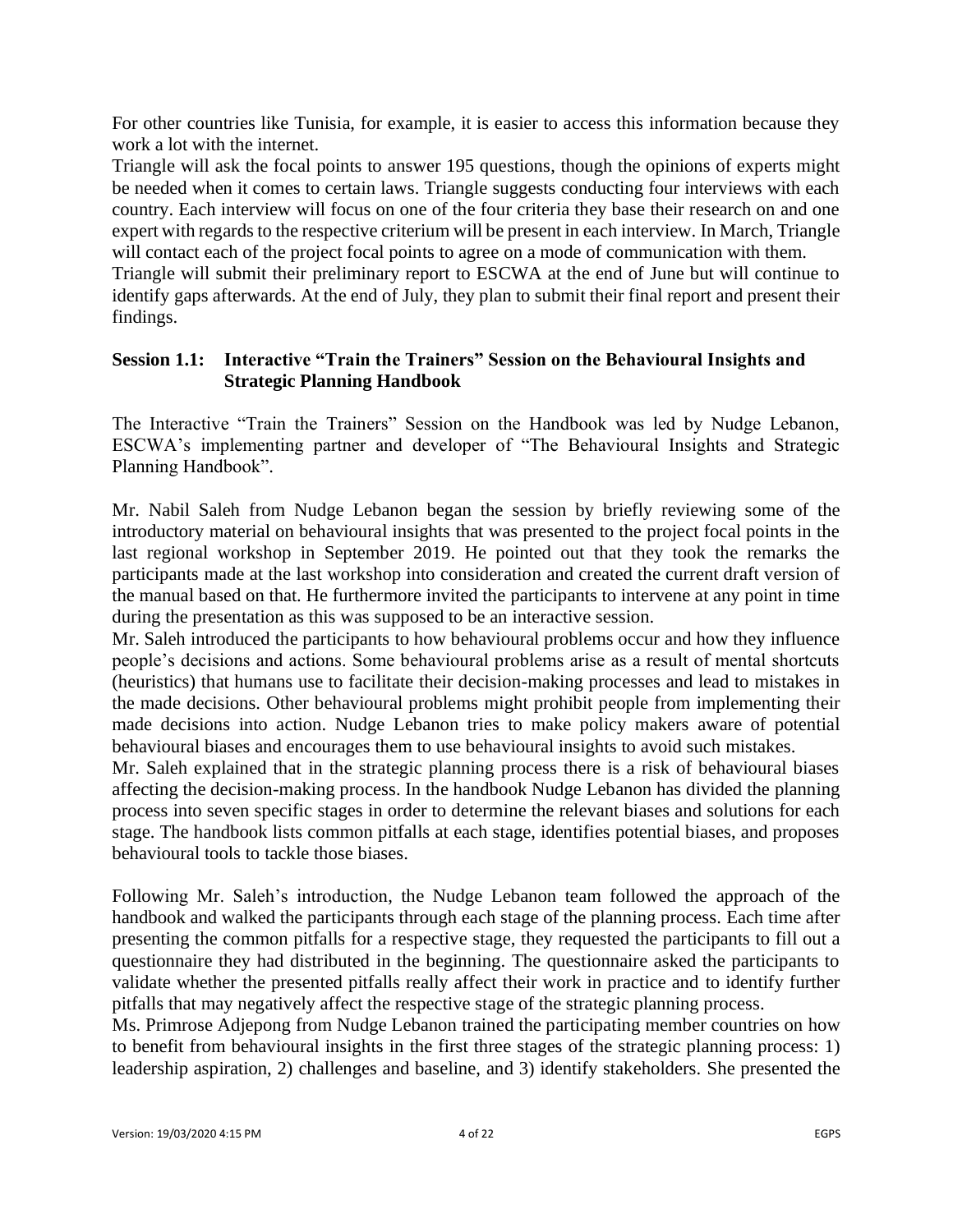common pitfalls and biases that frequently occur at the three different stages of the planning process and suggested several ideas for behavioural interventions.

# **Session 1.2: Interactive "Train the Trainers" Session on the Behavioural Insights and Strategic Planning Handbook, "Continued"**

After a short break, Ms. Rewa El Masry from the Nudge Lebanon team continued the "Train the Trainers" Session by training the project focal points on the use of behavioural insights in the fourth and fifth stage of the strategic planning process: 4) Engage stakeholders, and 5) Objectives, goals, and KPIs.

After Ms. El Masry asked the participants to think about further pitfalls that are common at the fourth stage, a discussion among the participants emerged. Mr. Refaat Hejazi from Syria remarked that one of the major issues is the lack of dialogue with the civil society as they are frequently not invited to sectoral strategy meetings. Other problems include conflicts of interest between the private and the public sector, insufficient time for discussions during sectoral strategy meetings, and the fact that many stakeholders are not involved in the planning process from the beginning. Mr. Samir Lazaar from Tunisia added that the main problem lies in defining the relevant stakeholders.

When Ms. El Masry explained "Intervention 3: Conduct 'Think Group' Exercises" (pp. 75-76) to the participants, another discussion emerged. Mr. Hejazi pointed out that they already use this method in different areas in Syria but prefer the use of focus groups with regards to national development planning. Mr. Lazaar continued by stressing the importance of local development and involving the local population in the development planning process. He explained that in Tunisia they use the presented method to gather innovative ideas from qualified individuals at the local level.

When Ms. El Masry presented the potential biases at the fifth stage of the strategic planning process, Ms. Maysa'a Shaqaqha intervened to give an example of overconfidence/optimism in Jordan. The bus rapid transit project in Amman, Jordan's capital, was supposed to be finalized by 2020 but the cost exceeded the planned budget and the project may now take until 2023 to be completed. Mr. Saleh added that both developing and developed countries fall in the overconfidence trap and that it is not a phenomenon limited to the Arab region. National planners prefer not to directly inform ministers about the large amount of costs of a project in order to get the approval for it. Once the investment then starts and the actual costs become visible, it cannot always be stopped so easily.

Mr. Hejazi stressed the importance of holding governments accountable and monitoring them to see whether they actually achieved their goals. Ministers in the Arab region tend to set goals to win voters but do not actually follow up on their goals during their term of office. However, no one holds them accountable for this. Mr. Alaadin Al Ameri from Iraq pointed out that many national planners and policy makers deliberately hide and cover up information as they are afraid of being supervised and monitored. This is one of the major issues in the Arab region. Ms. Khaled added that periodic reviews are very important to assess if we reached our goals or if we are on our way to reach our long-term objectives. The citizens care about whether promises are kept by the ministers and whether goals are achieved. For this reason, the government needs to be transparent with the civil society, otherwise it might lead to uprisings as the ones that are currently happening in Lebanon. Moreover, development plans should not be rigid. They should be flexible and revised periodically in order not to waste resources on failing projects. Mr. Hejazi, however,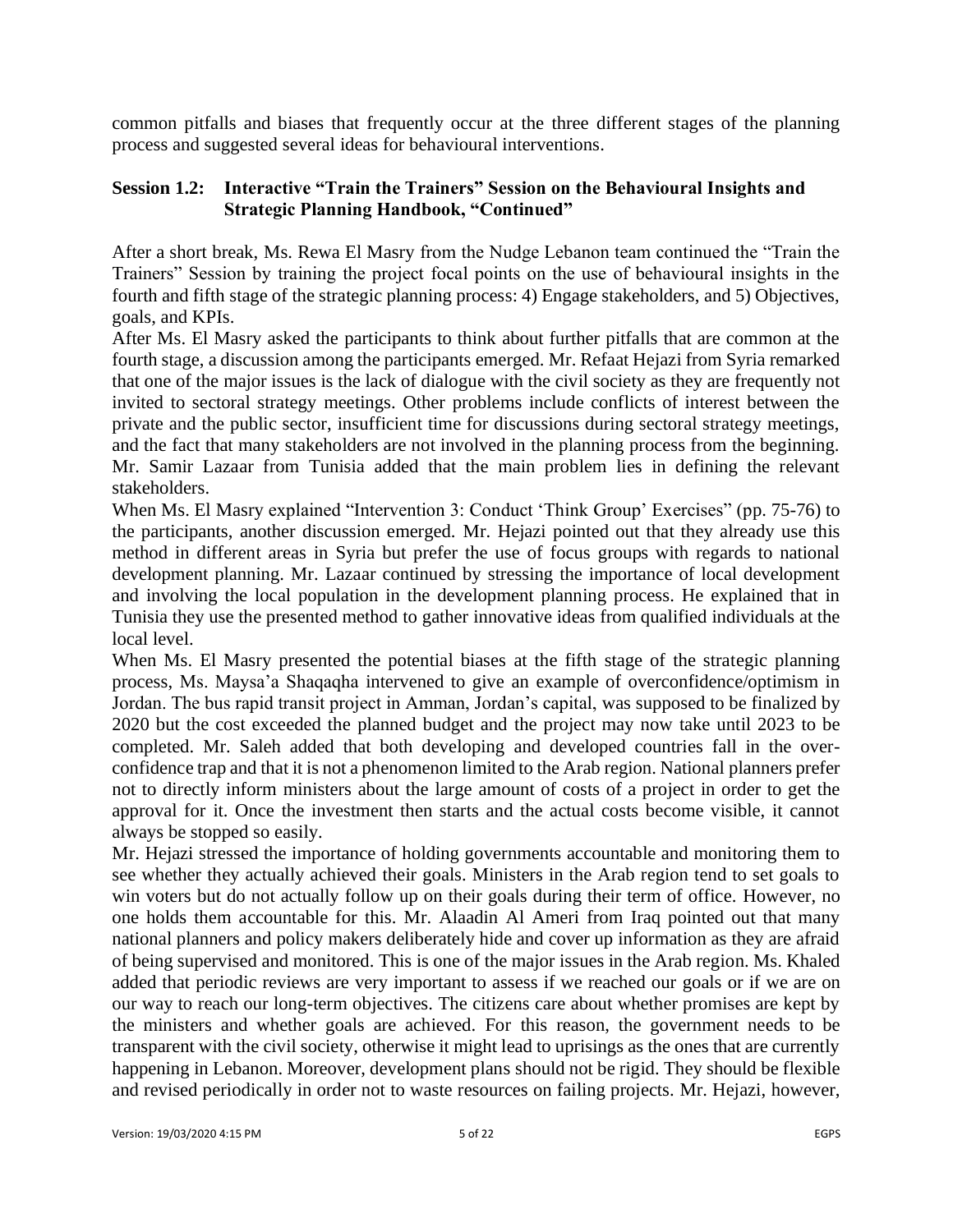stressed that it is not the goals that should be periodically reviewed but the performance of the initiatives that are taken to achieve the goals.

Mr. Saleh continued with presenting the last two stages of the strategic planning process: 6) Implementation support, and 7) Monitoring, evaluating, communicating.

Mr. Mohamed Teghre from Mauritania explained that one of the major pitfalls at the sixth stage of the planning process is the fact that some sectors deviate from the plan and that this weakens the enforcement of predefined sectoral strategies. Mr. Lazaar from Tunisia added that the lack of human resources at the regional level and the lack of real estate needed in order to implement certain projects represent further issues that lead to a weak implementation of plans. Moreover, the actual costs frequently exceed the planned budget.

When Mr. Saleh presented "Intervention 2: Behaviourally informed communication of the plan" (pp. 106-109), Mr. Ali Osseiran from Nudge Lebanon gave an example that highlights the power of the framing of communications. Through the use of personalization in a vaccination campaign, Nudge Lebanon and UNICEF were able to increase the number of children that received vaccines by 50 percent.

Ms. Alia Effat from Egypt pointed out a further pitfall at the seventh stage of the planning process. The reports of the different sectors are not unified and thus difficult to understand and analyse. Mr. Wissem Moatemri from Tunisia added that the lack of an evaluation culture is a major issue. Many countries in the Arab region lack awareness of how important evaluations are. Another issue is the lack of data statistics, which negatively affects the evaluation since it makes the performance of the public services difficult to analyse.

Mr. Teghre from Mauritania elaborated on the issue that early-warning systems are sometimes not taken into consideration, which then results in the failure of the project.

Mr. Hejazi from Syria furthermore explained that governments in the Arab region are doing the planning of the strategies, the execution of them, and also the evaluation of the performance. There is no separation of powers. However, evaluations should be performed by impartial, independent bodies.

Mr. Saleh ended the session by walking the participants through the last two chapters of the manual on institutional set-ups and capacity-building.

# **Session 2: Review and Feedback on the Handbook – Group Breakout**

In this session, the participants were asked to review the handbook and provide comments on the content of the handbook, its structure, its presentation, etc. Each participant was assigned one of the seven stages described in the handbook and was given 20 minutes to review it. The participants were furthermore asked to also name stakeholders that could benefit from the handbook.

After reviewing the handbook, the participants each presented their feedback on the handbook to the group.

It was possible to identify three main topics of comments: 1) the incorrect translation of the handbook from English into Arabic, 2) remarks on the structure of the handbook, and 3) certain items that have to be further clarified in the handbook.

This is a summary of the comments that were made: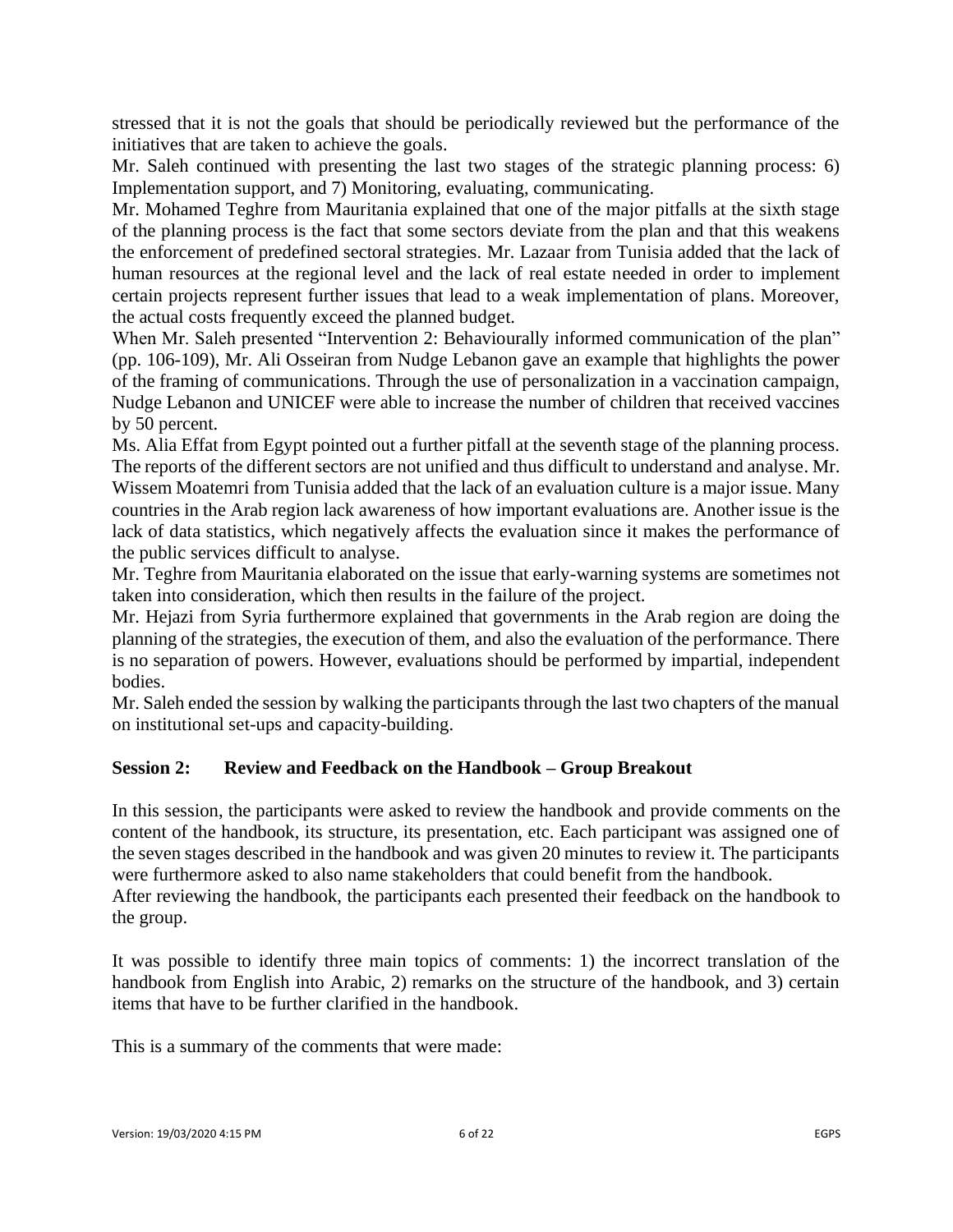| <b>Stage</b>   | <b>Incorrect Arabic</b>                     | <b>Structure</b>                         | <b>Further Clarification</b> |
|----------------|---------------------------------------------|------------------------------------------|------------------------------|
|                | <b>Translation</b>                          |                                          | <b>Required</b>              |
| <b>General</b> | Certain terms that are                      |                                          |                              |
| <b>Remarks</b> | used in the Arabic                          |                                          |                              |
|                | version of the handbook                     |                                          |                              |
|                | do not appeal to the                        |                                          |                              |
|                | participants. They                          |                                          |                              |
|                | suggest retranslating the                   |                                          |                              |
|                | whole handbook and                          |                                          |                              |
|                | using different terms that                  |                                          |                              |
|                | are common in the Arab                      |                                          |                              |
|                | region. Moreover, some                      |                                          |                              |
|                | sentences need to be                        |                                          |                              |
|                | restructured.<br>Review the title of the    |                                          |                              |
|                |                                             |                                          |                              |
|                | handbook (especially the<br>Arabic term for |                                          |                              |
|                | behavioural insights).                      |                                          |                              |
|                | Look for a different word                   |                                          |                              |
|                | to translate 'pitfall' into                 |                                          |                              |
|                | Arabic. The Arabic term                     |                                          |                              |
|                | they used is not common                     |                                          |                              |
|                | in the context of national                  |                                          |                              |
|                | planning.                                   |                                          |                              |
|                |                                             | The table of contents                    |                              |
|                |                                             | should also indicate the                 |                              |
|                |                                             | pages where you find                     |                              |
|                |                                             | each chapter.                            |                              |
|                |                                             | Sometimes there are no                   |                              |
|                |                                             | links between the                        |                              |
|                |                                             | different parts of the                   |                              |
|                |                                             | handbook. This causes                    |                              |
|                |                                             | confusion. It is possible                |                              |
|                |                                             | to increase the linkages                 |                              |
|                |                                             | between the interventions                |                              |
|                |                                             | by taking one example                    |                              |
|                |                                             | and then explaining                      |                              |
|                |                                             | several possible                         |                              |
|                |                                             | interventions to solve the               |                              |
|                |                                             | problem.<br>The structure should be      |                              |
|                |                                             |                                          |                              |
|                |                                             | simplified with less<br>details and less |                              |
|                |                                             | information.                             |                              |
|                |                                             | Too many details on                      |                              |
|                |                                             | some pages. The                          |                              |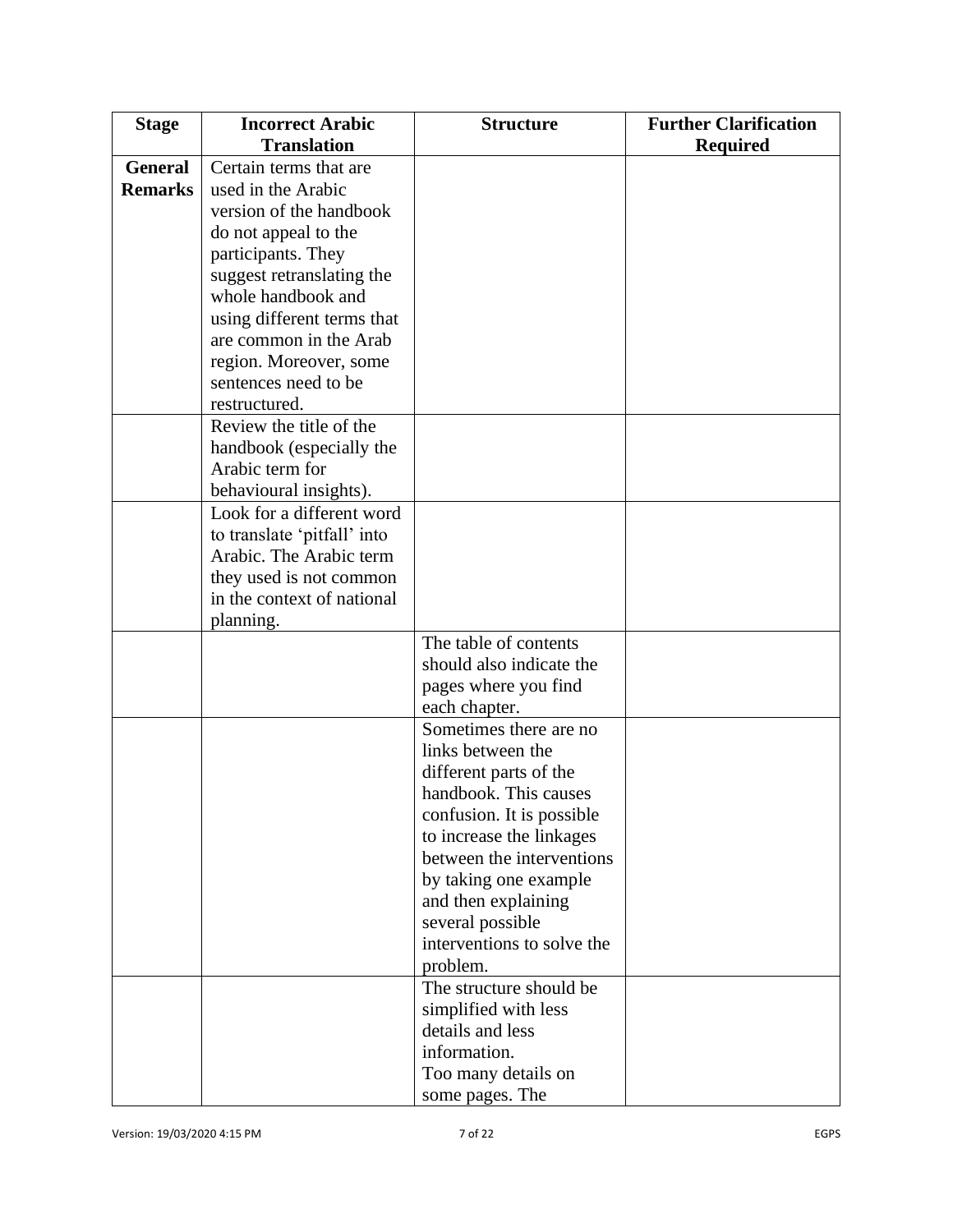|                | information should be    |                                                       |
|----------------|--------------------------|-------------------------------------------------------|
|                | summarized so the        |                                                       |
|                | material on the pages is |                                                       |
|                | not overwhelming.        |                                                       |
|                |                          | The presented case                                    |
|                |                          | studies should highlight                              |
|                |                          | the failures and lessons                              |
|                |                          | learned of the respective                             |
|                |                          | countries.                                            |
|                |                          | Clearly define the                                    |
|                |                          | behaviour which is                                    |
|                |                          | contradictory to                                      |
|                |                          | development planning.                                 |
| $\mathbf{1}$   |                          | Important pitfall that is                             |
|                |                          | not mentioned: ministers                              |
|                |                          | tend to focus on areas that                           |
|                |                          | appeal to their groups of                             |
|                |                          | voters.                                               |
|                |                          | $\rightarrow$ The opinions of                         |
|                |                          | marginalized groups will                              |
|                |                          | not be taken into                                     |
|                |                          | consideration when                                    |
|                |                          | making a decision.                                    |
| $\overline{2}$ | p. 53: The knowledge gap |                                                       |
|                | is a serious problem.    |                                                       |
|                | Dedicate a whole page to |                                                       |
|                | this issue.              |                                                       |
|                |                          | p. 54: The participants in<br>the focus groups should |
|                |                          | not be from a                                         |
|                |                          | homogenous background.                                |
|                |                          | They should differ to get                             |
|                |                          | the best ideas.                                       |
|                | p. 54: The participants  |                                                       |
|                | prefer an example from   |                                                       |
|                | the Arab region over an  |                                                       |
|                | example from China.      |                                                       |
| 3              |                          | p. 59: Lists very limited                             |
|                |                          | number of stakeholders.                               |
|                |                          | List more groups of                                   |
|                |                          | stakeholders.                                         |
|                |                          | Stress the importance of                              |
|                |                          | the local aspect with                                 |
|                |                          | regards to development.                               |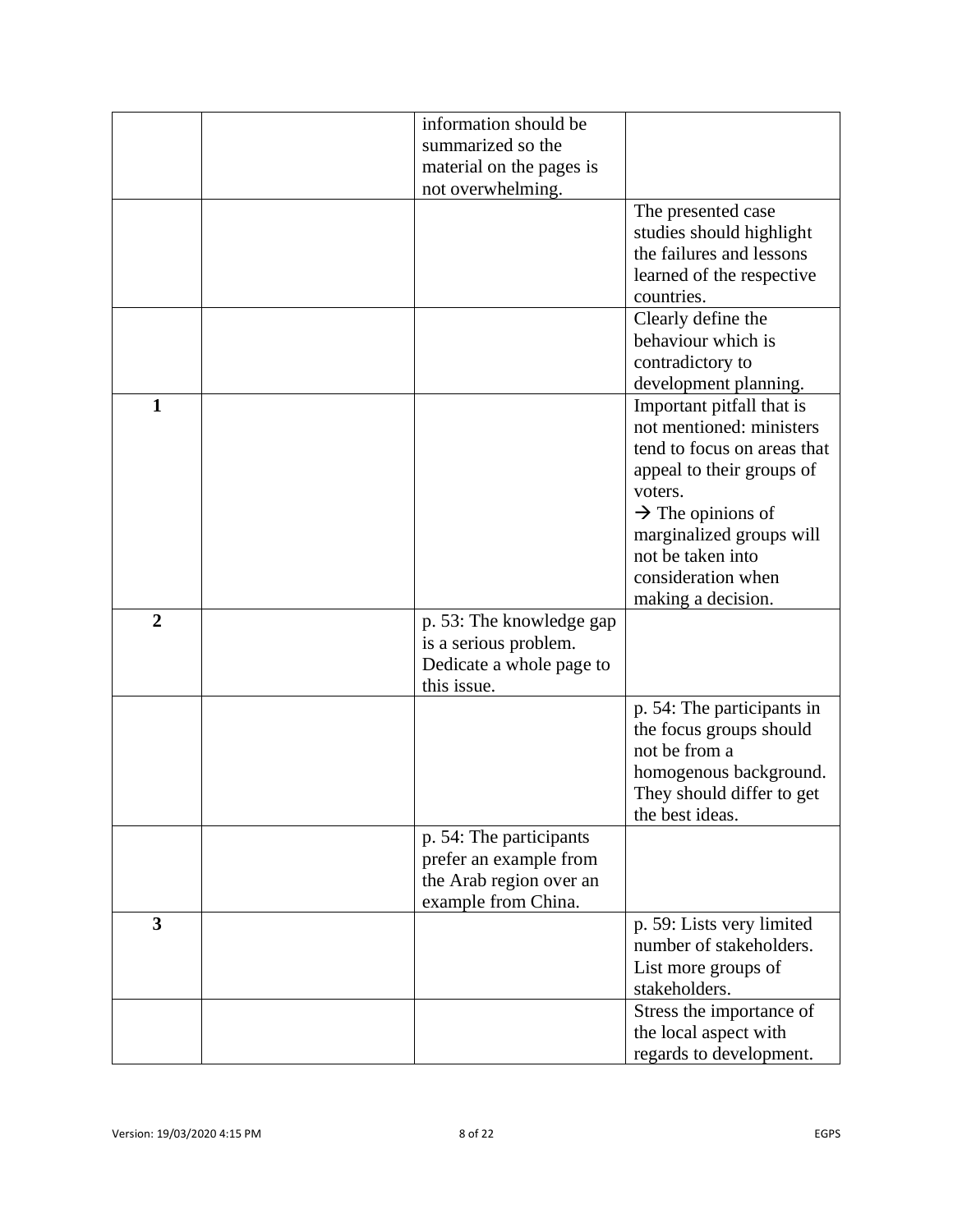| $\overline{\mathbf{4}}$ | Use a different term for |                                    | Clarify that                |
|-------------------------|--------------------------|------------------------------------|-----------------------------|
|                         | the word 'brainstorming' |                                    | 'brainstorming' means       |
|                         | in Arabic.               |                                    | that everyone will be       |
|                         |                          |                                    | working independently.      |
| 5                       |                          |                                    | Clarify that Nudge          |
|                         |                          |                                    | Lebanon does not solve      |
|                         |                          |                                    | all problems and that they  |
|                         |                          |                                    | function on the micro and   |
|                         |                          |                                    | not on the macro level.     |
|                         |                          |                                    | Point out that behavioural  |
|                         |                          |                                    | interventions are a         |
|                         |                          |                                    | complementary mitigating    |
|                         |                          |                                    | factor but not a complete   |
|                         |                          |                                    | solution to the problems.   |
|                         |                          |                                    | Use more diagrams and       |
|                         |                          |                                    | graphs to help clarify the  |
|                         |                          |                                    | material for the readers.   |
| 6                       |                          |                                    | Add 'lack of sustainable    |
|                         |                          |                                    | funding' as a pitfall as it |
|                         |                          |                                    | is a problem in all Arab    |
|                         |                          |                                    | countries.                  |
|                         |                          |                                    | Clarify the meaning of      |
|                         |                          |                                    | goal setting on the         |
|                         |                          |                                    | ministerial level.          |
|                         |                          |                                    | Another pitfall:            |
|                         |                          |                                    | Inadequate cooperation      |
|                         |                          |                                    | with other                  |
|                         |                          |                                    | ministries/agencies         |
| 7                       |                          | Intervention 2 is                  |                             |
|                         |                          | missing/there is no<br>invention 2 |                             |
|                         |                          |                                    | pp. 116-17: Point out the   |
|                         |                          |                                    | link between the two        |
|                         |                          |                                    | mentioned pitfalls on p.    |
|                         |                          |                                    | 116. Use the same           |
|                         |                          |                                    | terminology on p. 117 to    |
|                         |                          |                                    | avoid confusion.            |
|                         |                          |                                    | p. 118: Provide an          |
|                         |                          |                                    | example from the Arab       |
|                         |                          |                                    | region: a project which     |
|                         |                          |                                    | should better not be        |
|                         |                          |                                    | continued and should be     |
|                         |                          |                                    | stopped.                    |
|                         |                          |                                    | p. 129: There should be     |
|                         |                          |                                    | an example on the           |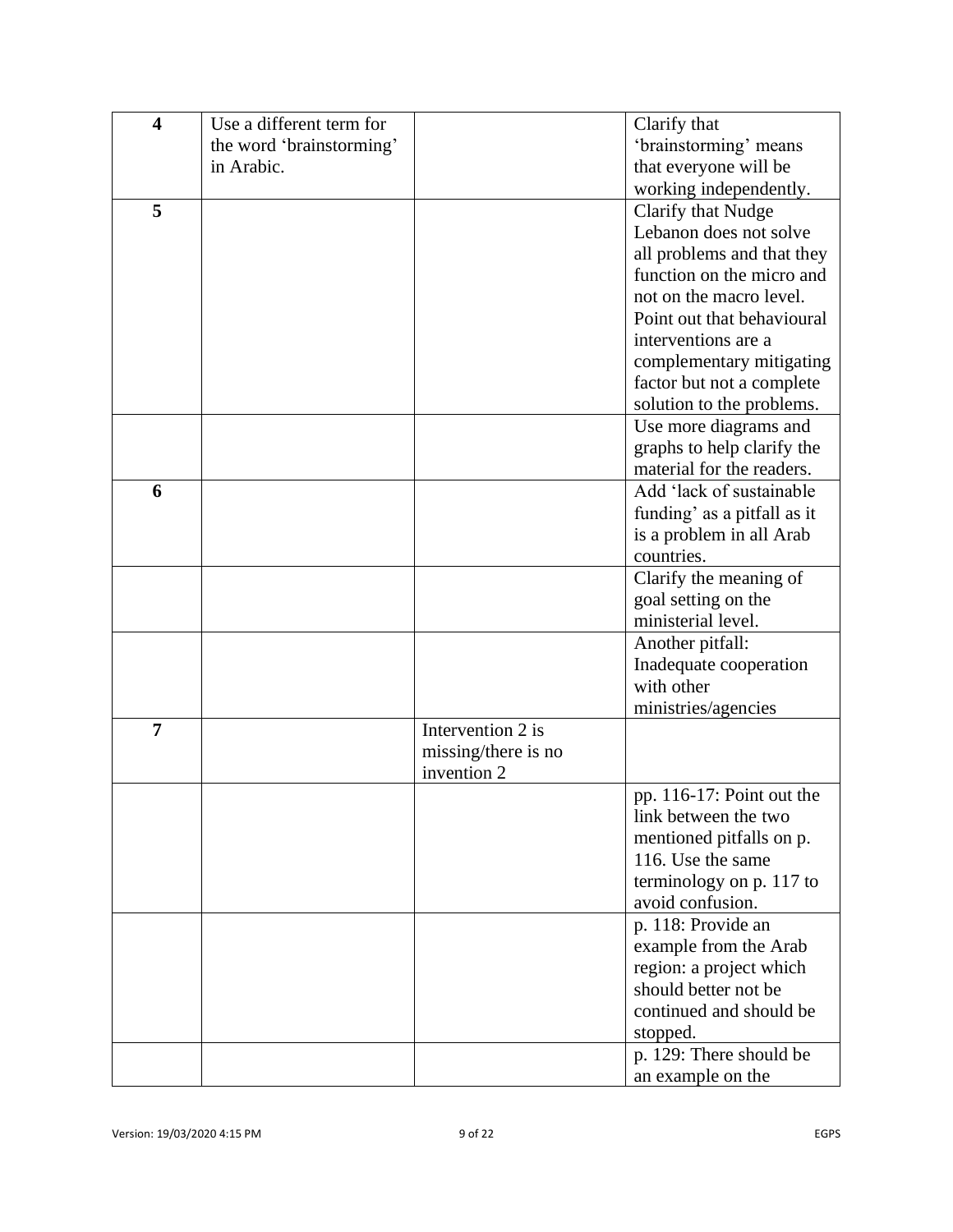|  | behavioural tools and the |
|--|---------------------------|
|  | implementation process.   |

## Areas of work that can be informed by using the behavioural planning manual:

The public sector, the private sector, the communications sector, the agriculture sector, the industrial sector, the education sector, the healthcare sector, the electricity sector, the monitoring and evaluation system

#### Stakeholders that can benefit from using the behavioural planning manual:

The government/policy makers, the ministry of planning/the planning council/national planners, the financial planning committee, regional councils, municipalities, service companies, development organizations, national unions, governmental companies, the civil society (because development planning impacts their lives)

#### **Closing Session and Way Forward**

In the closing session ESCWA, Nudge Lebanon, and the project focal points agreed upon future milestones of the DA Project and the way forward.

Ms. Khaled asked the participants to determine an action plan for their respective country that defines how they will convey the training to relevant stakeholders and sets a timeline for implementing the planned activities. However, there was a discrepancy of opinions among the participants about committing to such an action plan directly following the training they received. One of the participants pointed out that making such decisions is beyond her capacities and that she has to consult her supervisor first. Other participants requested more training materials, such as a shortened PowerPoint Presentation of the handbook and a training on the overall concept of behavioural economics, that they would need in order to be able to train relevant stakeholders in their countries. Some member countries agreed that they would be able to provide trainings at the national level but only have the capacities to offer a limited number of trainings. Further participants remarked that they themselves would not able to provide trainings at the national level as they do not have the skills to offer comprehensive trainings to the different ministries. For this reason, they suggested that ESCWA should work with the training centres in their countries and train them on the content and the usage of the handbook, so that qualified trainers can then continue training the relevant stakeholders.

The consensus among the participants was that they do not feel familiar enough with the material of the handbook in order to be able to provide trainings on the content themselves at the national level. For this reason, the idea of the individual countries committing to action plans was put on hold until ESCWA provides them with all the materials they need and until the participants feel more confident to offer trainings.

ESCWA agreed to provide trainings at the national level upon request of the individual countries. The international organization furthermore announced the creation of an online course on the content of the handbook that will allow for the training of a much broader group of stakeholders.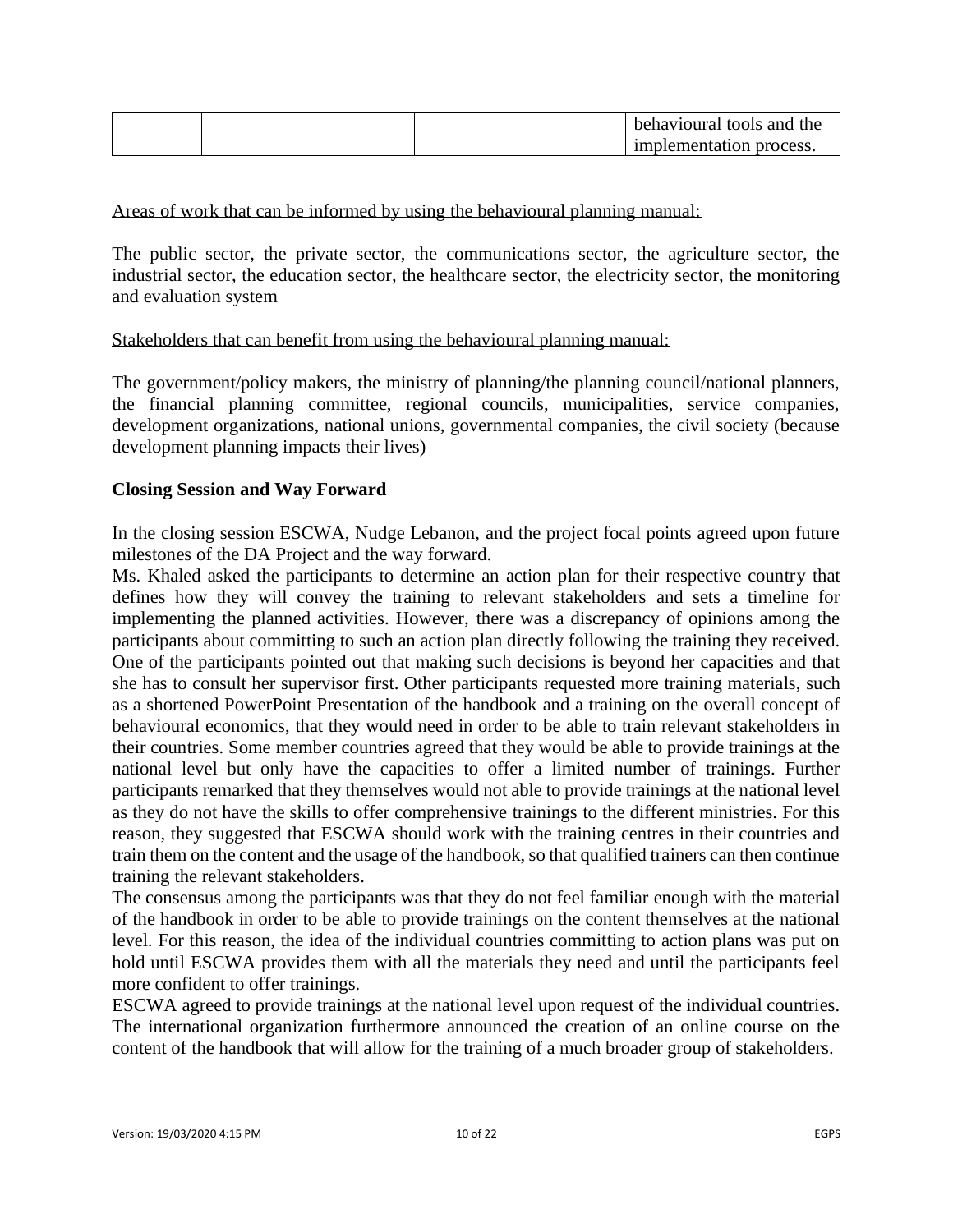Nudge Lebanon agreed to revise both the English and the Arabic version of the handbook and to incorporate the comments the participants made throughout the workshop. Once they receive the final version of the handbook in both languages, ESCWA will share it with the participants.

Ms. Khaled closed the workshop by pointing out to the participants that all the materials of the workshop will be published on ESCWA's website and by thanking the project focal points, the interpreters, Nudge Lebanon, and her team from ESCWA for participating in the workshop.

\*\*\* End all \*\*\*

## **Important note:**

All presentations and background materials can be found on the workshop's website: [https://www.unescwa.org/events/regional-"train-trainers"-workshop-behavioural-insights-and](https://www.unescwa.org/events/regional-)[strategic-planning-handbook](https://www.unescwa.org/events/regional-)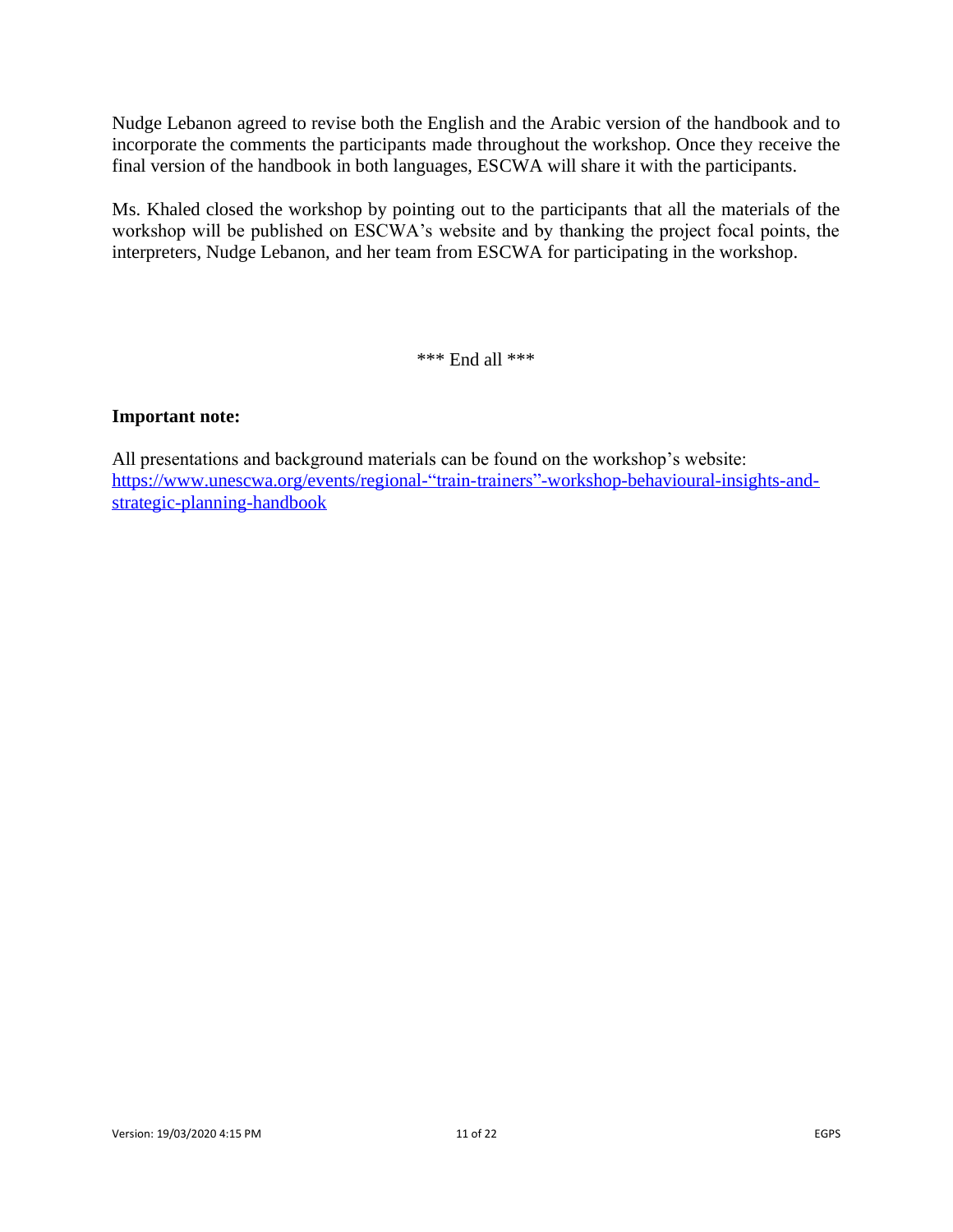# **ANNEX 1: CONCEPT OUTLINE & AGENDA**

#### **Concept Outline of the Workshop**

Within the framework of ESCWA's Development Account (DA) project "Towards the Arab Horizon 2030: Enhancing Integrated National Development Planning in the Arab Region" and as part of its deliverables, ESCWA and Nudge Lebanon collaborated to develop a comprehensive handbook/manual for Arab development planners. The handbook includes good practices and tools identified from within and outside the region that may be used by national planners as a guide during their work and throughout the different stages of planning. The handbook provides Arab planners and stakeholders with practical means and tools to apply behavioural insights into their work. In addition, the manual helps them to identify the behavioural biases that occur during the planning process and highlights possible behavioural interventions.

The main aim of this one-day workshop is to train the national project focal points on the content and usage of the handbook. The workshop will provide them with guidelines on how they can apply behavioural insights in practice and how they themselves can train relevant stakeholders in their countries on the usage of behavioural insights in their respective area of work.

The workshop furthermore allows ESCWA, the national project focal points, and Nudge Lebanon (ESCWA's implementing partner and developer of "The Behavioural Insights and Strategic Planning Handbook") to discuss and exchange their ideas and to collate feedback and comments on the structure, content, and presentation of the handbook. This feedback will help ESCWA and Nudge Lebanon to create the final version of the manual, which will then be translated into Arabic and distributed to relevant stakeholders who can benefit from it.

In the course of the workshop, ESCWA and Nudge Lebanon will present the final draft of the handbook to the participants and facilitate the discussions between the project focal points. The result of these discussions will be a summary document that comprises areas for improvement and identifies the main stakeholders that may benefit from the manual, and thus will guide the production of the final version of the handbook.

The opening session of the meeting will present the progress made so far with the DA project and upcoming planned activities. The first session will then provide the participants with an interactive training on the handbook that will eventually enable the participants to train the relevant stakeholders in their countries. Nudge Lebanon will walk the participants through the handbook and encourage them to share their experiences and own ideas throughout the presentation. During the second session, participants will be asked to give their feedback and comments on the final draft of the handbook and encouraged to identify relevant stakeholders in their countries. During the closing session, ESCWA and the national focal points will take a look at the near future and agree upon upcoming milestones.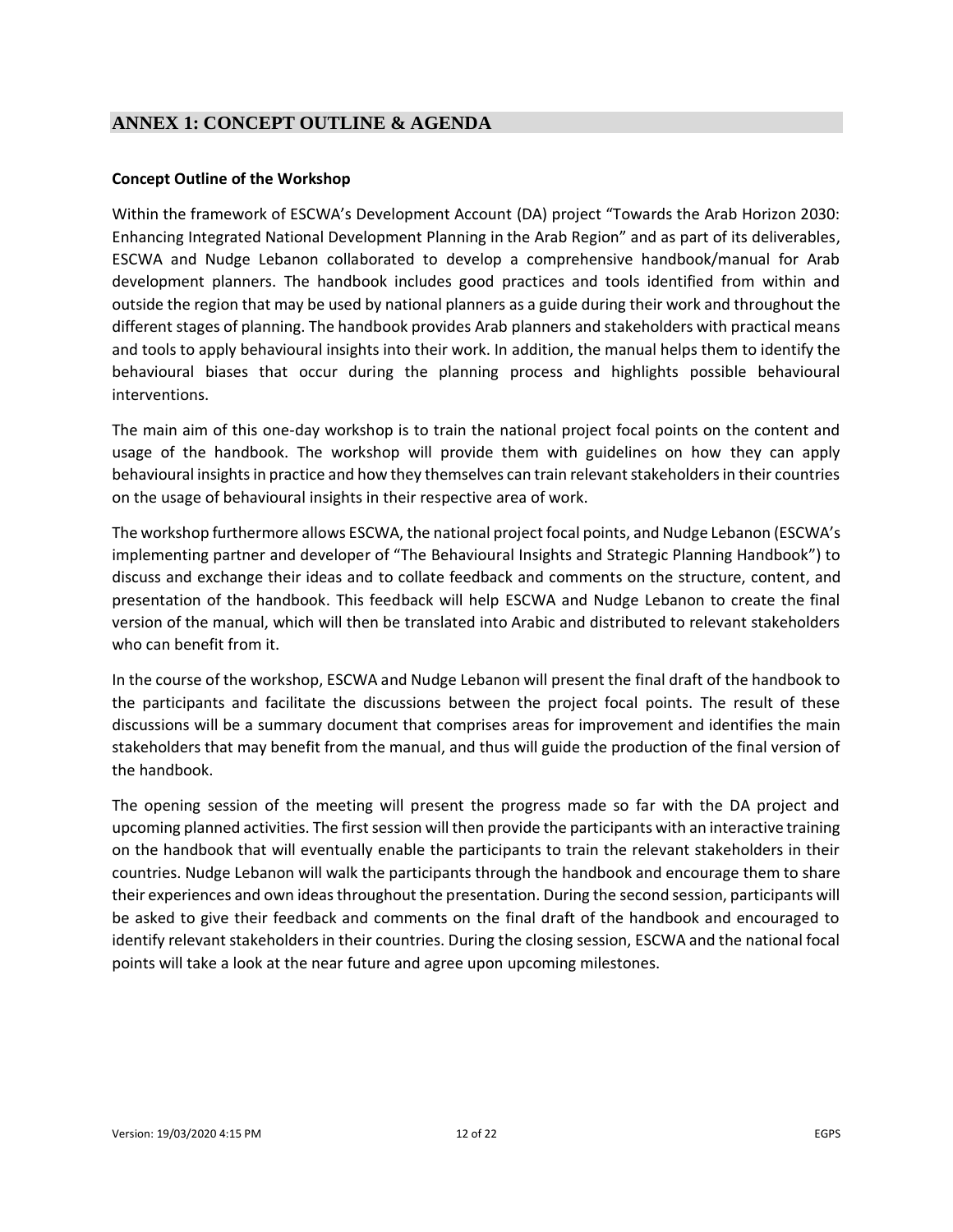# **Agenda**

**Thursday, 05 March**

| 9:00                        | 09:30 | <b>Arrival and Registration</b>                                                                                                                                                                                                                                                                                                                                                                                                                                                          |             |
|-----------------------------|-------|------------------------------------------------------------------------------------------------------------------------------------------------------------------------------------------------------------------------------------------------------------------------------------------------------------------------------------------------------------------------------------------------------------------------------------------------------------------------------------------|-------------|
| 09:30                       | 10:00 | <b>Opening Session</b>                                                                                                                                                                                                                                                                                                                                                                                                                                                                   |             |
|                             |       | Welcoming remarks and brief overview of project progress, tour de table<br>and review of the agenda                                                                                                                                                                                                                                                                                                                                                                                      |             |
|                             |       | <b>Presentation: ESCWA</b>                                                                                                                                                                                                                                                                                                                                                                                                                                                               |             |
| 10:00                       | 11:00 | Session 1.1: Interactive "Train the Trainers" Session on the Behavioural<br><b>Insights and Strategic Planning Handbook</b>                                                                                                                                                                                                                                                                                                                                                              |             |
|                             |       | In this session, ESCWA's implementing partner, Nudge Lebanon, will walk<br>the participants through the handbook. The presentation will focus on<br>the seven stages of the planning process, the common pitfalls and biases<br>that frequently occur at the different stages of the planning process, and<br>the suggested ideas for behavioural interventions. Nudge Lebanon will<br>present relevant case studies that demonstrate practical applications of<br>behavioural insights. |             |
|                             |       | The session will be interactive, as experts from Nudge Lebanon will ask<br>the participants to identify further pitfalls in the various stages of the<br>planning process, other than the ones mentioned. The participants will<br>also be encouraged to share their own experiences and to name<br>situations from their work where behavioural insights could prove to be<br>valuable.                                                                                                 |             |
|                             |       | National project focal points will share their experience by giving<br>examples on a challenging situation/pitfall from their country that can<br>benefit from the application of the toolkit.                                                                                                                                                                                                                                                                                           |             |
|                             |       | Presentation and Facilitation: Nudge Lebanon and ESCWA                                                                                                                                                                                                                                                                                                                                                                                                                                   |             |
| 11:00                       | 11:30 | <b>Coffee Break</b>                                                                                                                                                                                                                                                                                                                                                                                                                                                                      |             |
| 11:30                       | 13:00 | Session 1.2: Interactive "Train the Trainers" Session on the Behavioural<br>Insights and Strategic Planning Handbook "Continued"                                                                                                                                                                                                                                                                                                                                                         |             |
| Version: 19/03/2020 4:15 PM |       | 13 of 22                                                                                                                                                                                                                                                                                                                                                                                                                                                                                 | <b>EGPS</b> |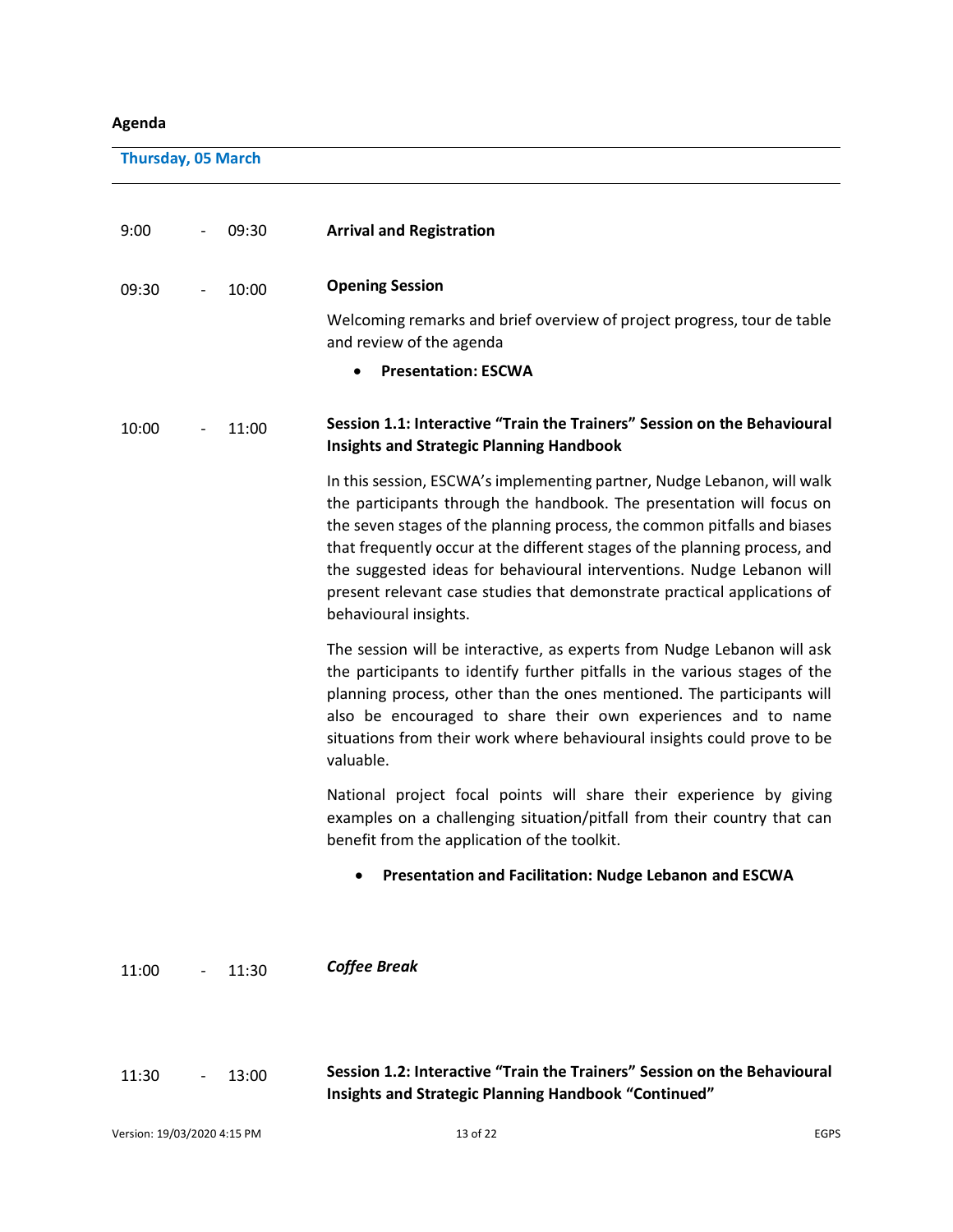This session continues with the training on the handbook and the discussion on practical applications of behavioural insights within the context of national and strategic planning. The session will also include open discussions of relevant case studies from the region and outside.

- **Presentation and Facilitation: Nudge Lebanon and ESCWA**
- 13:00 *-* 14:00 *Lunch Break*

| 14:00 | $\overline{\phantom{a}}$ | 16:00 | Session 2: Review and Feedback on the Handbook - Group Breakout                                                                                                                                                                                                                                               |
|-------|--------------------------|-------|---------------------------------------------------------------------------------------------------------------------------------------------------------------------------------------------------------------------------------------------------------------------------------------------------------------|
|       |                          |       | Participants will be divided into small groups to work together and discuss<br>the manual and provide feedback on its structure, its content, and its<br>presentation.                                                                                                                                        |
|       |                          |       | During this session, participants will also be asked to identify the relevant<br>government entities and stakeholders/beneficiaries that can benefit from<br>the use of the manual in their countries.                                                                                                        |
|       |                          |       | The groups will be accompanied by experts from Nudge Lebanon and<br>ESCWA.                                                                                                                                                                                                                                    |
|       |                          |       | Presentation and Facilitation: Nudge Lebanon and ESCWA                                                                                                                                                                                                                                                        |
|       |                          |       |                                                                                                                                                                                                                                                                                                               |
| 16:00 |                          | 17:00 | <b>Closing Session and Way Forward</b>                                                                                                                                                                                                                                                                        |
|       |                          |       | ESCWA and the national project focal points will agree upon upcoming<br>milestones and the way forward.                                                                                                                                                                                                       |
|       |                          |       | National focal points set a schedule and workplan to train<br>$\bullet$<br>national stakeholders on the usage and application of the manual<br>with the support of ESCWA<br>Stocktaking of peer review conclusions to ensure that the<br>comments and feedback of the national focal points are<br>understood |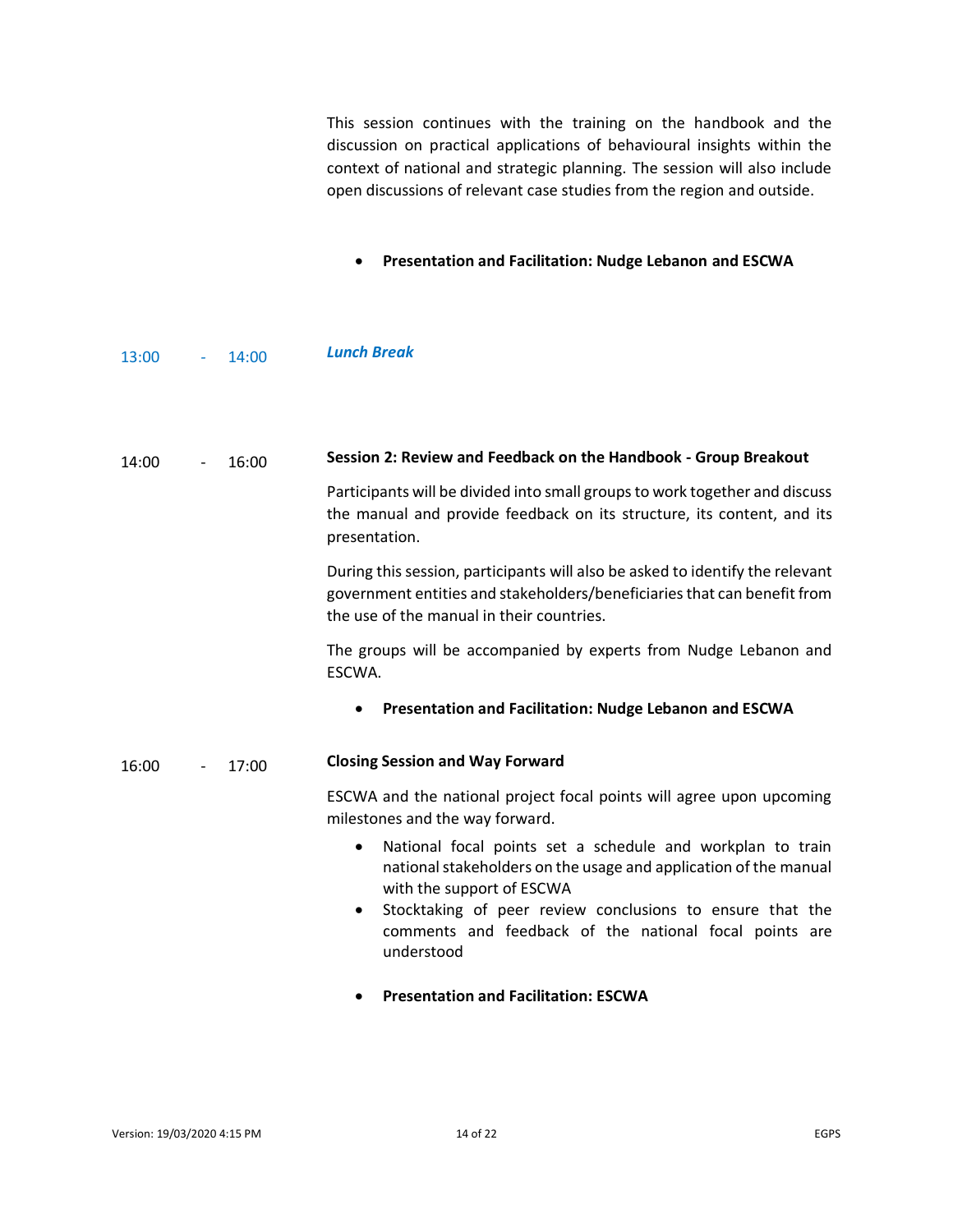## **ANNEX 2: LIST OF PARTICIPANTS**

#### **A. Member Countries' Focal Points**

## **Egypt**

Ms. Alia Abdelrahman Effat Policy Analyst Sustainable Development Unit Ministry of Planning, Monitoring and Administrative Reform E-mail: [alia.khaled@mop.gov.eg](mailto:alia.khaled@mop.gov.eg)

#### **Iraq**

Mr. Alaadin Jaafar Mohammed Al Ameri Economist, DG Economic Policy Directorate Ministry of Planning E-mail: [aladin.jp@gmail.com](mailto:aladin.jp@gmail.com)

#### **Jordan**

Ms. Maysa'a Shaqaqha Project Engineer Ministry of Planning & International Cooperation Development Plans & Programs Department Ambassador of Sustainable Development Goals (AYSDN) E-mail: [maysaa.Shaqaqha@MOP.GOV.JO](mailto:maysaa.Shaqaqha@MOP.GOV.JO)

#### **Lebanon**

Ms. Nancy Awad Specialist in Environment & Land Use Management Council for Development and Reconstruction (CDR) Directorate of Planning & Programming Prime Minister Office E-mail: [nawad@cdr.gov.lb](mailto:nawad@cdr.gov.lb)

# **Mauritania**

Mr. Mohamed Teghre Director Strategies and Policies Ministry of Economy and Finance E-mail: [medteghre@gmail.com](mailto:medteghre@gmail.com)

## **Oman**

Mr. Mohammed Al-Salmi Economic Researcher Behavioral Economics Unit Supreme Council for Planning E-mail: [msalmi@scp.gov.om](mailto:msalmi@scp.gov.om)

## **Sudan**

Mr. Taha El Bashir Deputy General Director of the Greater Free Trade Arab Agreement Ministry of Economy and Industry E-mail: [tahaelhazmi@yahoo.com](mailto:tahaelhazmi@yahoo.com)

# **Syria**

Mr. Refaat Hejazi Advisor of the Chairman Planning and International Cooperation Authority E-mail : [refaathejazy@gmail.com](mailto:refaathejazy@gmail.com)

#### **Tunisia**

Mr. Wissem Moatemri Deputy Director for Partnerships for Sustainable Development Multilateral Cooperation Ministry of Foreign Affairs E-mail : [w.moatemri@diplomatie.gov.tn;](mailto:w.moatemri@diplomatie.gov.tn) [wissem.moatemri@gmail.com](mailto:wissem.moatemri@gmail.com)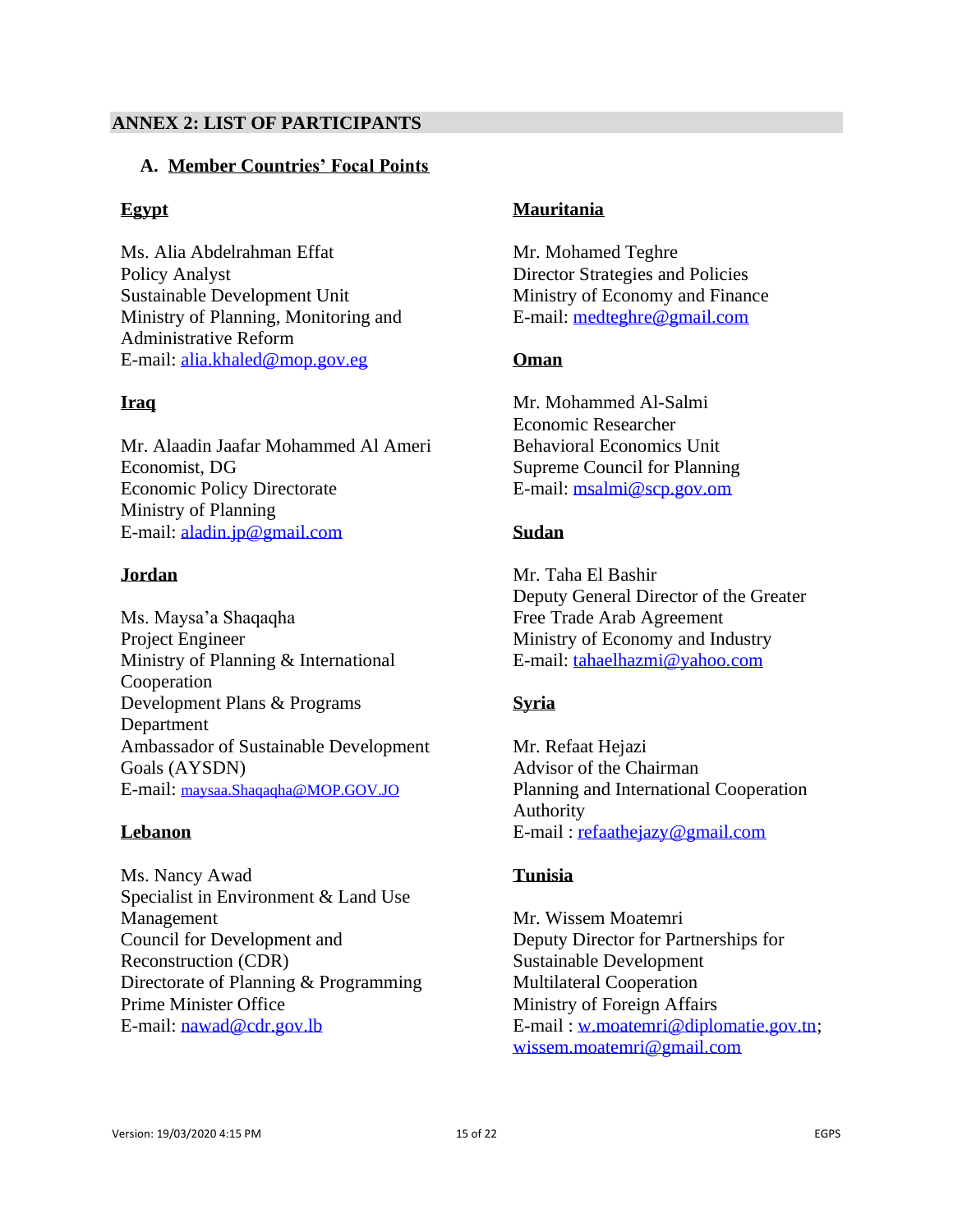Mr. Samir Lazaar Director General for the Coordination and Execution of Public Projects and Regional Programs Ministry of Development, Investment and International Cooperation E-mail: [samir.lazaar@tunisia.gov.tn](mailto:samir.lazaar@tunisia.gov.tn)

#### **B. Experts**

Mr. Nizar Ghanem Triangle E-mail: [n.ghanem@thinktriangle.net](mailto:n.ghanem@thinktriangle.net)

Mr. Yazan Al Saadi Triangle E-mail: [y.alsaadi@thinktriangle.net](mailto:y.alsaadi@thinktriangle.net)

Mr. Ali Osseiran Nudge Lebanon E-mail: [a.osseiran@nudgelebanon.org](mailto:a.osseiran@nudgelebanon.org)

Mr. Nabil Saleh Nudge Lebanon E-mail: [n.saleh@nudgelebanon.org](mailto:n.saleh@nudgelebanon.org)

Ms. Rewa El Masry Nudge Lebanon E-mail: [r.elmasry@nudgelebanon.org](mailto:r.elmasry@nudgelebanon.org)

Ms. Primrose Adjepong Nudge Lebanon E-mail: [p.adjepong@nudgelebanon.org](mailto:p.adjepong@nudgelebanon.org)

Ms. Jana Kontar Nudge Lebanon E-mail: [j.kontar@nudgelebanon.org](mailto:j.kontar@nudgelebanon.org)

#### **C. ESCWA Staff**

Mr. Mounir Tabet Deputy Executive Secretary for Programme E-mail: [mounir.tabet@un.org](mailto:mounir.tabet@un.org)

Mr. Mohamed El Moctar Mohamad El Hacene Director, Economic Development and Integration Division (EDID) E-mail: [elhacene@un.org](mailto:elhacene@un.org)

Ms. Denise Sumpf Acting Chief, Economic Governance and Planning Section Economic Development and Integration, Division (EDID) E-mail: [sumpf@un.org](mailto:sumpf@un.org)

Ms. Nathalie Khaled Economic Affairs Officer, Economic Governance and Planning Section E-mail: [khaled@un.org](mailto:khaled@un.org)

Ms. Layal Issa Staff Assistant, Economic Governance and Planning Section E-mail: [issal@un.org](mailto:issal@un.org)

Ms. Laura Rihm Intern, Economic Governance and Planning Section E-mail: [laura.rihm@googlemail.com](mailto:laura.rihm@googlemail.com)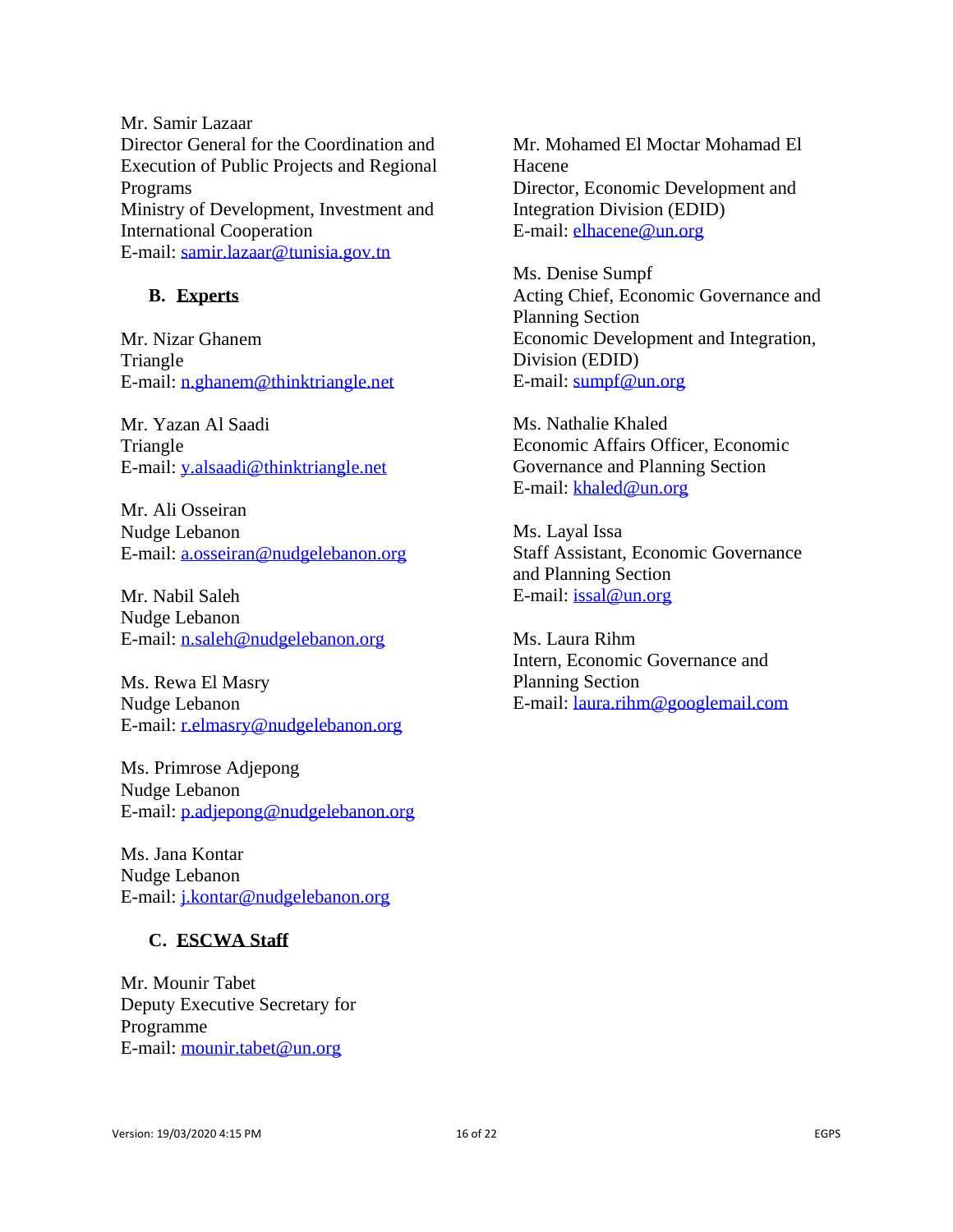# **ANNEX 3: PARTICIPANTS' FEEDBACK FORM**

#### General information

This questionnaire aims to assess the relevance, effectiveness and added value of the meeting you attended. It will be used for internal purposes, to improve the services and impact of ESCWA's activities.

Your honest and open feedback is crucial for our learning and continuous improvement. Your responses will be shared with the meeting's organizer. Therefore, providing your name and email address is optional. However, it would help us to follow up with you should we have any further questions for clarification of your opinion.

Thank you for your time & feedback!

Name: \_\_\_\_\_\_\_\_\_\_\_\_\_\_\_\_\_\_\_\_\_\_\_\_\_\_\_\_\_\_\_\_\_\_\_\_\_\_\_\_\_\_\_\_\_\_\_\_\_\_\_\_\_\_\_\_\_\_\_\_\_\_\_\_\_\_\_ E-mail:  $\blacksquare$ 

#### Purpose of Meeting

- ➢ Train the national project focal points on the content and usage of the handbook;
- $\triangleright$  To discuss and exchange their ideas and to collate feedback and comments on the structure, content, and presentation of the handbook;
- $\triangleright$  The result of these discussions will be a summary document that comprises areas for improvement and identifies the main stakeholders that may benefit from the manual, and thus will guide the production of the final version of the handbook

#### 1. Content/ Presentations Assessment

Please evaluate the following items and check the relevant box:

| <b>Meeting content/Presentations</b>                                                                | Strongly<br>agree | gree | Neutral<br>Neutral | Disagree | Strongly<br>disagree | <b>applicabl</b><br><b>b</b> |
|-----------------------------------------------------------------------------------------------------|-------------------|------|--------------------|----------|----------------------|------------------------------|
| The overall quality of the meeting met my expectations.                                             |                   |      |                    |          |                      |                              |
| The meeting achieved its purpose.                                                                   |                   |      |                    |          |                      |                              |
| The meeting was relevant and the topics critical to advance<br>discussion and action in the region. |                   |      |                    |          |                      |                              |
| There was balance among thematic topics of the sessions.                                            |                   |      |                    |          |                      |                              |
| The content of each session was clear and well structured.                                          |                   |      |                    |          |                      |                              |
| The time allocated for the meeting and each session was<br>appropriate                              |                   |      |                    |          |                      |                              |
| There was enough time for interactive discussion(s).                                                |                   |      |                    |          |                      |                              |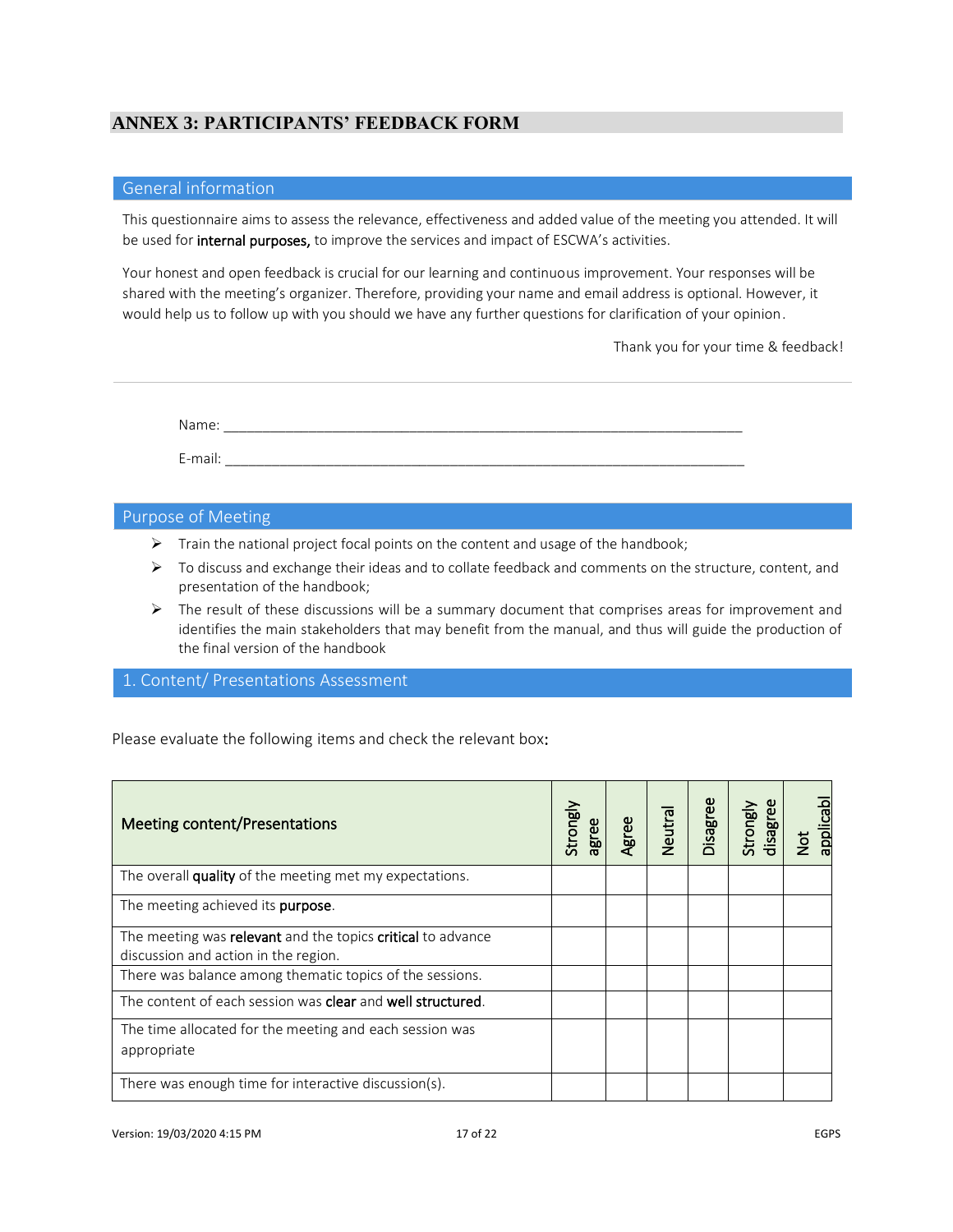| There was <b>clarity</b> of conclusions reached/next steps of action(s).                                   |  |  |  |  |  |  |  |
|------------------------------------------------------------------------------------------------------------|--|--|--|--|--|--|--|
| The quality of the presentation(s) met my expectations.                                                    |  |  |  |  |  |  |  |
| The presentation style/moderation of the sessions/ meeting was                                             |  |  |  |  |  |  |  |
| interactive and engaging.                                                                                  |  |  |  |  |  |  |  |
| Please provide any comment(s)/suggestions to improve the overall quality, content and presentations of the |  |  |  |  |  |  |  |
| meeting:                                                                                                   |  |  |  |  |  |  |  |
|                                                                                                            |  |  |  |  |  |  |  |
|                                                                                                            |  |  |  |  |  |  |  |

Thinking of the quality of the presentations provided and the facilitation of the discussion, please evaluate each session of the meeting (optional):

|   | <b>Title of Session</b>                                                      | Poor | Fair | Good | <b>Excellent</b> |
|---|------------------------------------------------------------------------------|------|------|------|------------------|
| A | Session 1.1: Interactive "Train the Trainers" Session on the                 |      |      |      |                  |
|   | Behavioural Insights and Strategic Planning Handbook                         |      |      |      |                  |
|   | Session 1.2: Interactive "Train the Trainers" Session on the                 |      |      |      |                  |
|   | Behavioural Insights and Strategic Planning Handbook                         |      |      |      |                  |
|   | "Continued"                                                                  |      |      |      |                  |
| B | Session 2: Review and Feedback on the Handbook - Group                       |      |      |      |                  |
|   | <b>Breakout</b>                                                              |      |      |      |                  |
| C | Closing Session and Way Forward                                              |      |      |      |                  |
|   | If you rated any session / agenda item less than "good", please explain why: |      |      |      |                  |
|   |                                                                              |      |      |      |                  |
|   |                                                                              |      |      |      |                  |
|   |                                                                              |      |      |      |                  |
|   |                                                                              |      |      |      |                  |
|   |                                                                              |      |      |      |                  |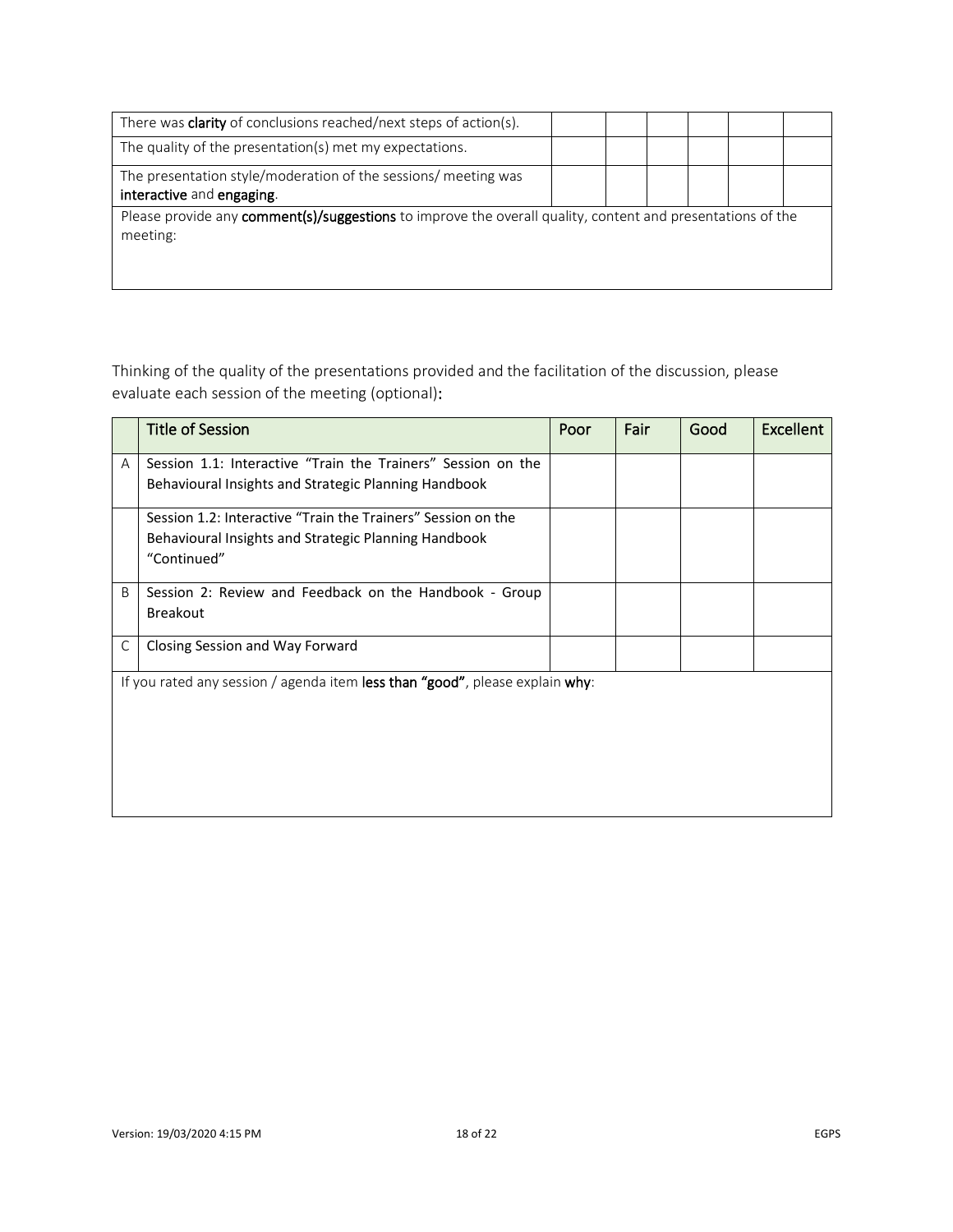# 2. Organization of the meeting

Please evaluate the following items and check the relevant box:

| <b>Organizational Questions</b>                                                                            | Strongly | Agree | Neutral | Disagree | Strongly<br>disagree | know<br>ρο.<br>Σ |
|------------------------------------------------------------------------------------------------------------|----------|-------|---------|----------|----------------------|------------------|
| I received the meeting invitation in a timely manner.                                                      |          |       |         |          |                      |                  |
| I received background documents/ presentations in preparation                                              |          |       |         |          |                      |                  |
| for the meeting in a timely manner.                                                                        |          |       |         |          |                      |                  |
| My role in the meeting was clearly communicated.                                                           |          |       |         |          |                      |                  |
| The meeting was overall well organized and structured.                                                     |          |       |         |          |                      |                  |
| The interpretation/ translation was of good quality.                                                       |          |       |         |          |                      |                  |
| The meeting was managed efficiently (start and end on time).                                               |          |       |         |          |                      |                  |
| The venue, where the meeting took place was appropriate.                                                   |          |       |         |          |                      |                  |
| Please provide any comment(s)/suggestions to improve the overall quality, content and presentations of the |          |       |         |          |                      |                  |
| meeting:                                                                                                   |          |       |         |          |                      |                  |
|                                                                                                            |          |       |         |          |                      |                  |
|                                                                                                            |          |       |         |          |                      |                  |
|                                                                                                            |          |       |         |          |                      |                  |

#### 3. Next steps

Please specify any follow-up that you may wish from the meeting type and programmatic area for follow-up action

Do you have any additional comment(s)/suggestion(s) on how we can improve similar UN-ESCWA meetings in the future?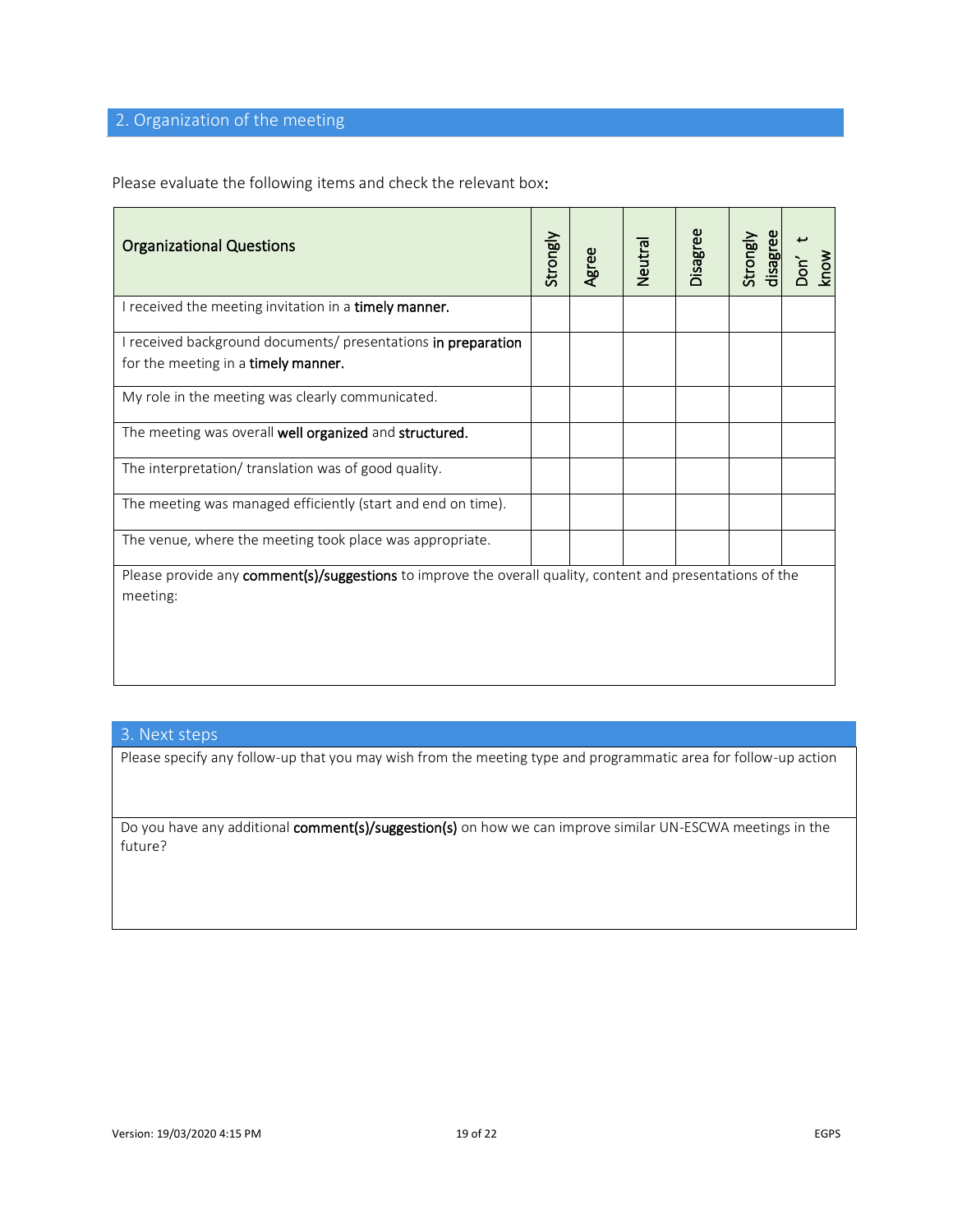# **ANNEX 4: PARTICIPANT FEEDBACK**

**Remark:** 8 out of the 10 participants from ESCWA's member countries completed the evaluation of the meeting.

#### **1. Content/Presentations Assessment**

#### **The Participants' Satisfaction with the Meeting Content and the Presentations**



Version: 19/03/2020 4:15 PM 20 of 22 EGPS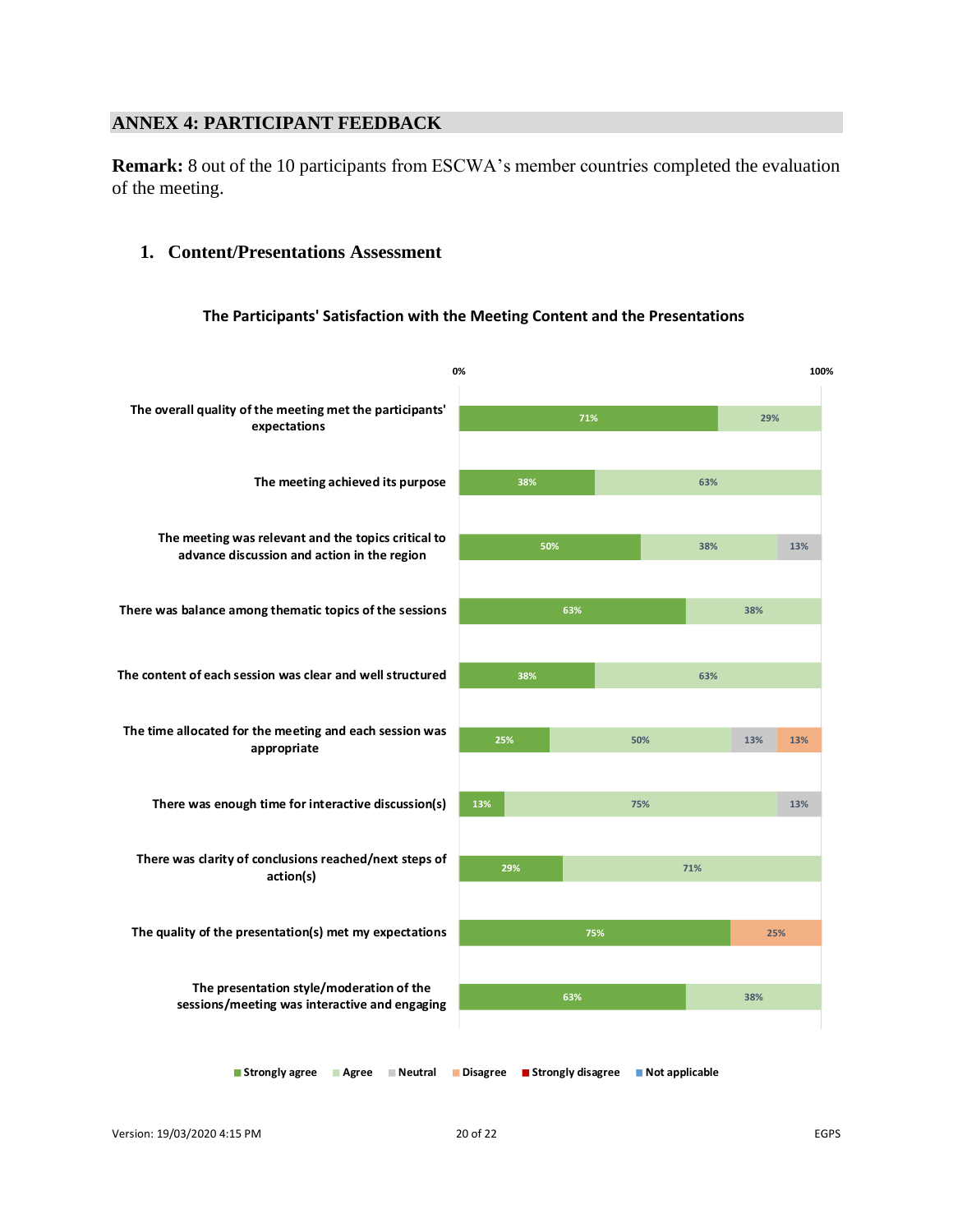#### **Additional written remarks by the participants:**

The participants asked for a more abbreviated and organized presentation that covers all the relevant material of the handbook in a more condensed manner, but also stated that the handbook itself should not be abbreviated. One participant also requested an Arabic version of the presentation on the handbook.



#### **The Participants' Satisfaction with the Quality of the Sessions**